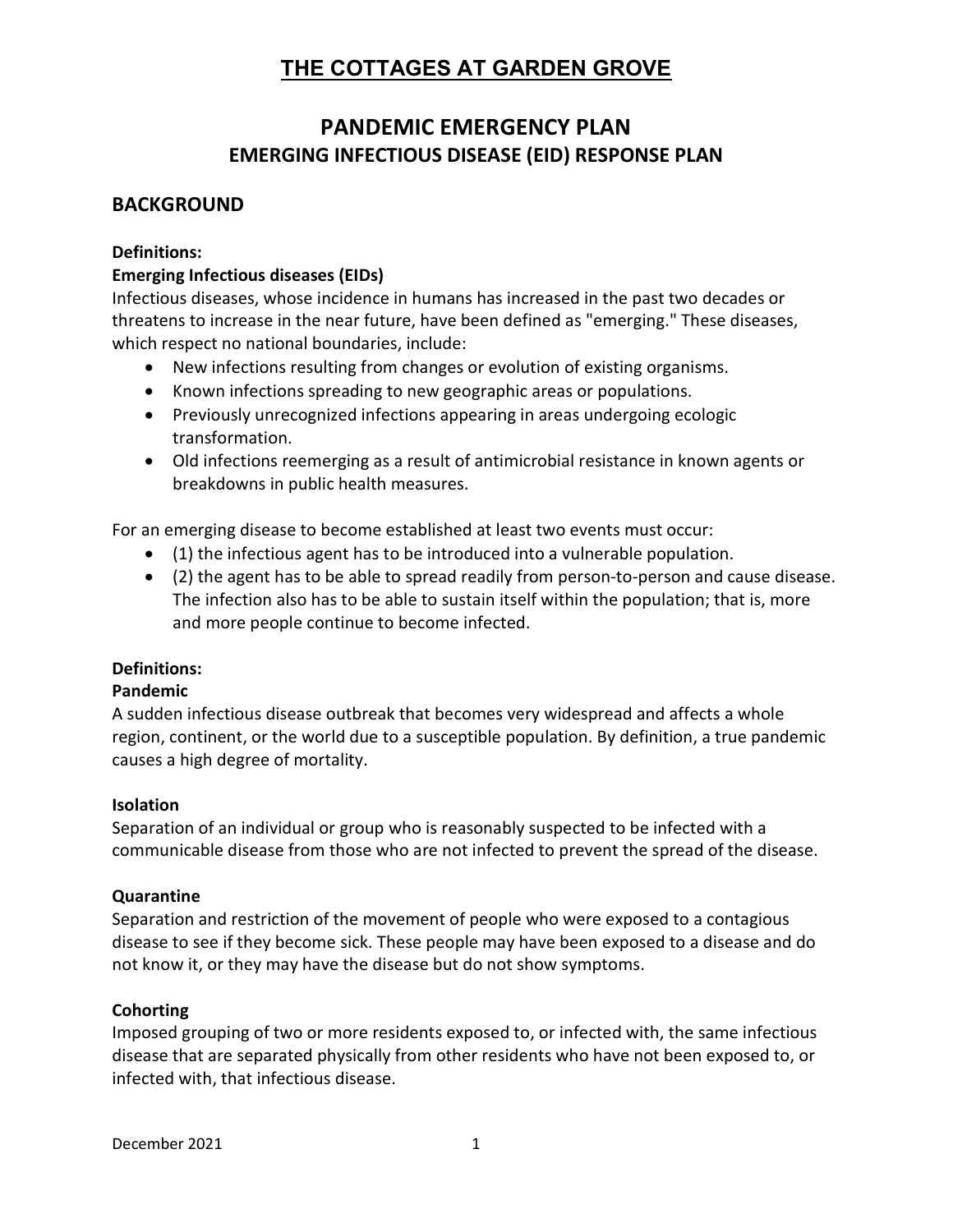### Cohort Staffing

The practice of assigning specific staff to care only for residents known to be exposed to or infected with the same infectious disease. Such staff "does not" participate in the care of residents who have not been exposed or infected with that infectious disease.

## PURPOSE

The purpose of this Pandemic Emergency/Emerging Infectious Disease Response Plan is to contain an outbreak of disease caused by an infectious agent or biological toxin or respond to other infectious disease emergencies as defined above. This is consistent with the facility's mission to protect the residents and staff from illness and/or death.

Activities that may be implemented during an Infectious Disease Response include:

- Coordination with other healthcare facilities, local, regional, state and federal agencies and other organizations responding to a public health emergency.
- Development and dissemination of information and guidance for the residents, families, and staff within your community.
- Containment measures such as infection control, mass prophylaxis, isolation and quarantine, or restriction and clearance.
- Activities such as surveillance, investigation, and lab testing.

## **POLICY**

This plan will be posted on the facility website and will be updated and submitted for review, by the Commissioner of Health, on an annual basis. The facility will make a copy of this plan available immediately upon request.

During periods of quarantine and/or restricted visitation the facility will implement a method for residents to keep in touch with families or responsible parties, such as providing no-cost access to teleconferencing services, or other means as preferred and identified by residents and their families.

When visitation is restricted the facility will update resident families or responsible parties on a weekly or more regular basis on how they can remotely keep in touch with residents. The facility will assign staff to ensure all residents and families are updated at least weekly on the number of pandemic related infections and deaths at the facility, including residents with pandemic related infection who pass away for reasons other than infection. This responsibility will be assigned at the time of the event.

The facility will assign staff to update families and responsible parties as to the condition of infected residents on a daily basis or upon a change in a resident's condition. This responsibility will be assigned at the time of the event.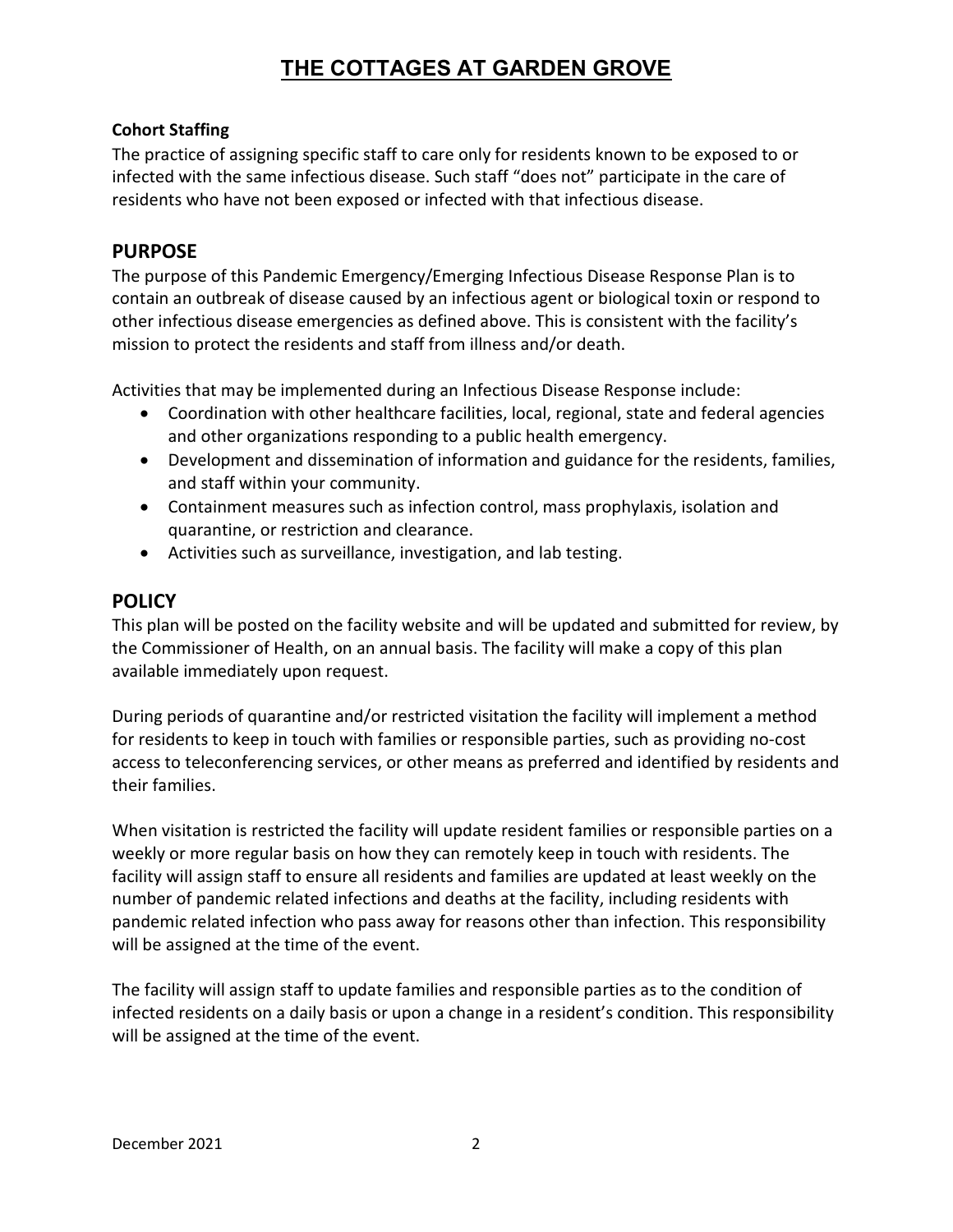Hospitalized residents will be admitted or readmitted in accordance with all applicable laws and regulations, including but not limited to 10 NYCRR 415.3(i)(3)(iii), 415.19 and 415.26(i); and 42 CFR 483.15.

Any current resident hospitalized, in accordance with all applicable laws and regulations including but not limited to 18 NYCRR 505.9(d)(6) and 42 CFR 483.15(e), shall have their place at the facility preserved.

As required by regulation the facility will maintain, or have access to, a two (2) month supply of Personal Protective Equipment (PPE), or any superseding requirements under New York State Executive Orders and/or NYS DOH regulations governing PPE supply requirements executed during a specific disease outbreak or pandemic. This supply of PPE with either be stored onsite or will be readily accessible by the facility.

The facility will evaluate their vendor supply plan for re-supply of food, water, medications, environmental cleaning agents, and sanitizing agents as part of their event assessment.

The facility will ensure it meets all reporting requirements for suspected or confirmed communicable diseases as mandated under the New York State Sanitary Code (10 NYCRR 2.10 Part 2), as well as by 10 NYCRR 415.19, and reporting requirements of the Health Commerce System, e.g., HERDS survey reporting. This responsibility will be assigned at the time of the event.

## **SCOPE**

An infectious disease emergency occurs when urgent and possibly extensive public health and medical interventions are needed to respond to and contain an infectious disease outbreak that has the potential for significant morbidity and mortality in a given area.

This plan is a functional response guide for the facility Leadership Team and Department Managers.

This plan is to be used in conjunction with the facility's Emergency Operations Plan, Infection Control Plan, and Universal Masking policy.

## **ASSUMPTIONS**

The Pandemic Emergency / Emerging Infectious Disease Response Plan integrates the key elements of communicable disease control and prevention with emergency management concepts. The Incident Command System (ICS) organizational structure will be used to scale the response as needed to effectively manage and meet the incident objectives of the infectious disease emergency response.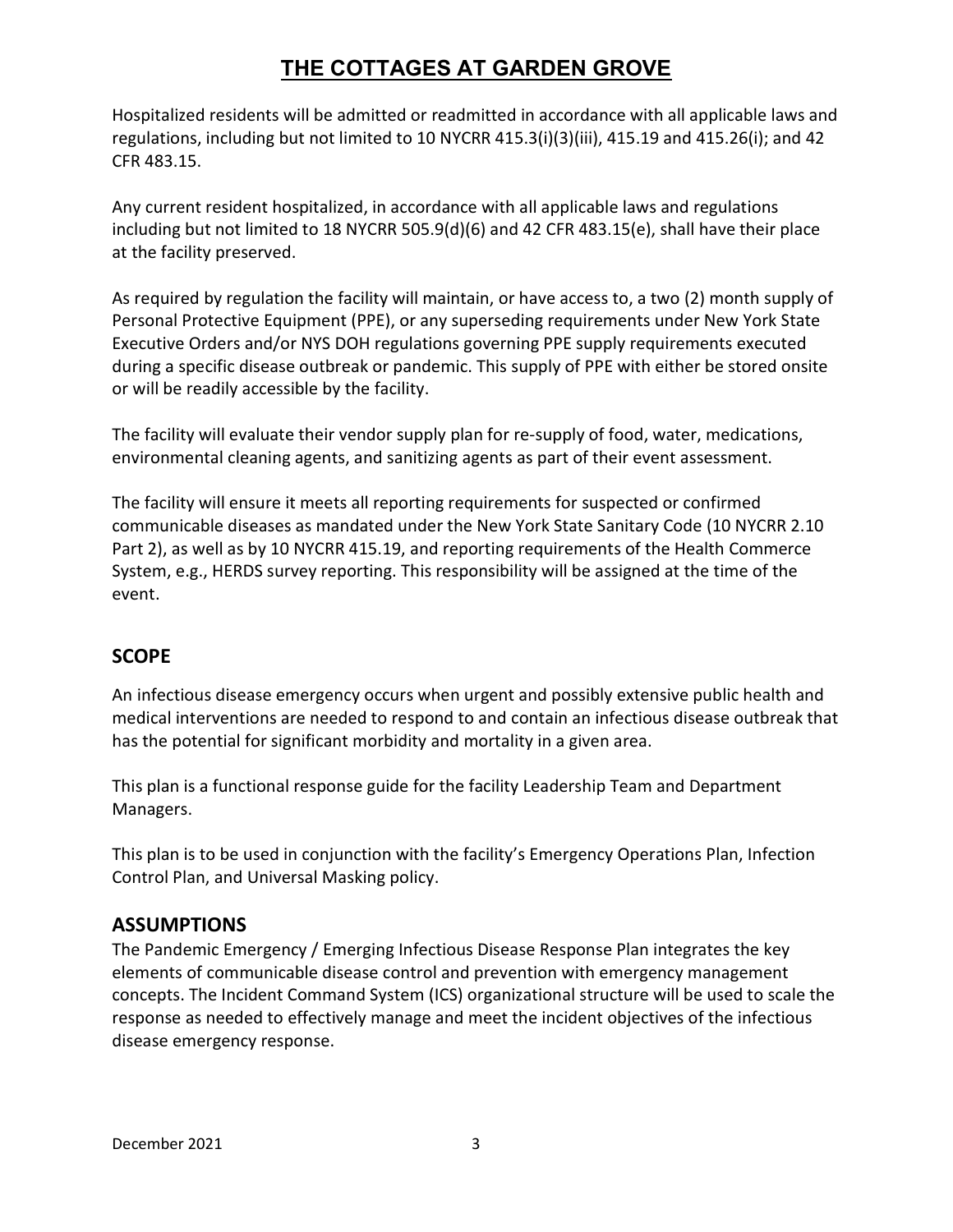The Pandemic Emergency / Emerging Infectious Disease Response Plan assumes that individuals occupying leadership positions have completed ICS training. The Pandemic Emergency / Emerging Infectious Disease Response Plan further acknowledges that there could be a limited number of personnel within the facility with the knowledge and training in infectious diseases, epidemiology, public health, and emergency preparedness.

The Plan assumes each incident will require tailored activation and use of the Pandemic Emergency / Emerging Infectious Disease Response Plan. This plan can be adjusted to address scenarios varying by infectious diseases, size and/or overall severity.

This Pandemic Emergency/Emerging Infectious Disease Response Plan assumes that all confidential data regarding individual cases will not be shared outside of those who need to know, or in order to fulfill legally mandated public health reporting and information sharing.

It is assumed that the facility will form an Emerging Infectious Disease Support Team during pandemic or infectious disease events to include administrative, clinical and support team members to ensure proper response to the infectious disease.

## GENERAL ACTIONS APPLICABLE TO ALL STAFF

Healthcare must always be prepared to protect people within our buildings and to protect our residents, families, and staff from harm resulting from exposure to an emerging infectious disease while they are in the facility.

Every disease is different. The local, state, and federal health authorities (NYS DOH, CDC, CMS, OSHA, etc.) will be the source of the latest information and most up-to-date guidance on prevention, case definition, surveillance, treatment, and clinical response related to a specific disease threat.

Incidents involving an emerging infectious disease, or a suspected case, require the consultation of the facility Medical Director and/or other physicians and Infection Control Practitioners as well as referring to the facility Infection Control Plan and Respiratory Protection Program.

## GENERAL PREPAREDNESS FOR EMERGING INFECTIOUS DISEASES (EIDS)

- The facility's Infection Control Plan will include a response plan for a community-wide infectious disease outbreak such as pandemic influenza and should be referenced.
- This plan will:
	- Include administrative controls (screening, isolation, visitor policies, including restrictions as necessary, and employee absentee plans).
	- Address environmental controls (isolation areas/rooms, plastic barriers, sanitation stations, and special areas for contaminated waste).
	- Address human resource issues such as employee leave, staffing, and emergency credentialing.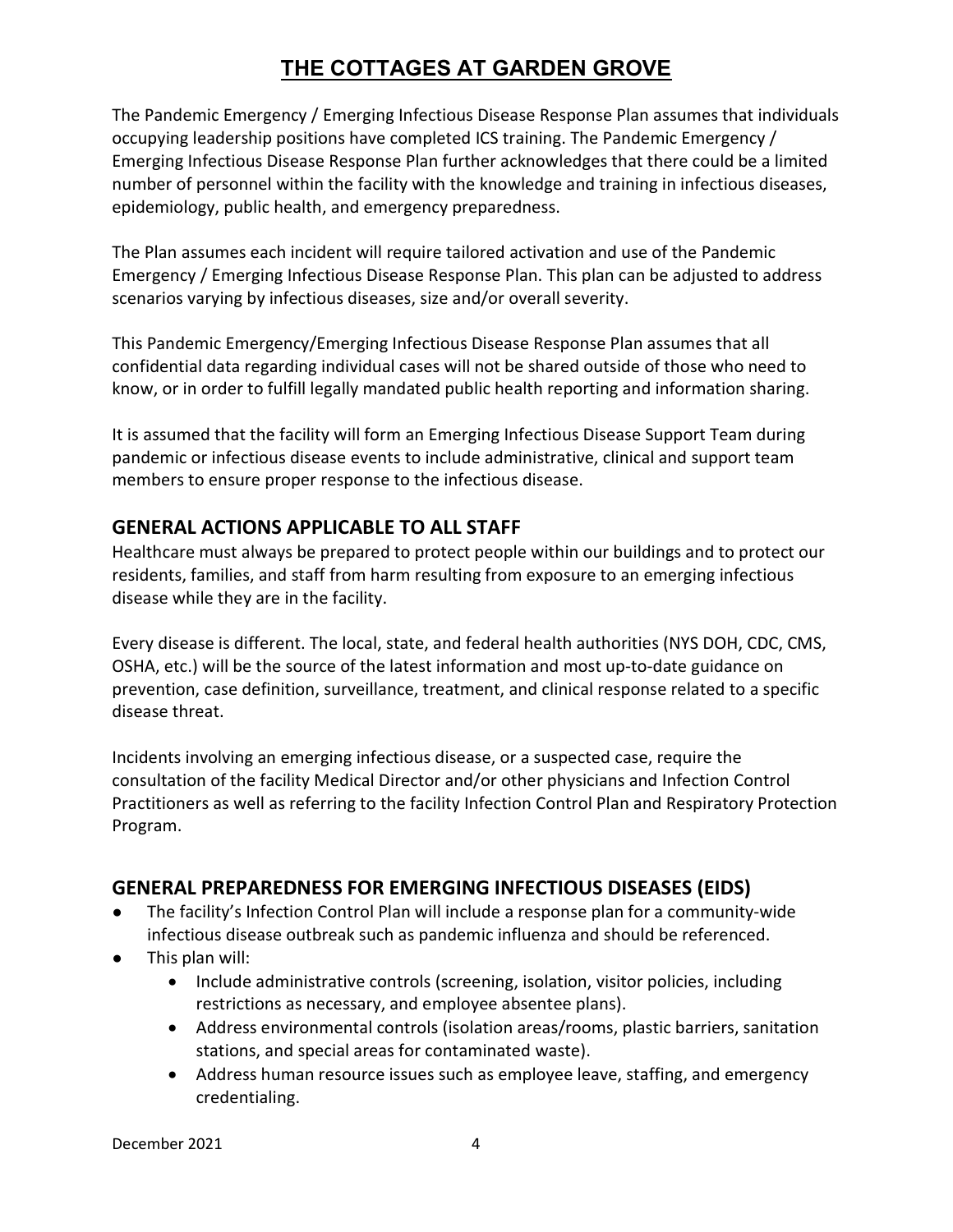- Assigned clinical leadership will be vigilant and stay informed about EIDs around the world. They will keep administrative leadership briefed on potential risks of new infections in their community and region.
- As part of the Emergency Preparedness Program (EPP), the facility will maintain, or have readily accessible, a two (2) month supply of personal protective equipment (PPE), or any superseding requirements under New York State Executive Orders and/or NYS DOH regulations governing PPE supply requirements executed during a specific disease outbreak or pandemic, including gowns/isolation gowns, face shields/eye protection, masks, assorted sizes of disposable N95/KN95 respirators or other appropriate respiratory barrier devices, and gloves, sanitizer, and disinfectants (meeting EPA guidance current at the time of the event).
- The facility will develop plans with their vendors for resupply of food, medications, medical supplies, sanitizing agents, and PPE in the event of a disruption to the normal supply chain including an EID outbreak.
- The facility will provide orientation and in-service training to all staff on the Infection Control Plan and Respiratory Protection Program, including the Pandemic Emergency Plan - Emerging Infectious Diseases response plan (including Reporting Requirements), exposure risks, symptoms, prevention and the use of Personal Protective Equipment, regulations, including 10 NYCRR 415.3(i)(3)(iii), 415.19 and 415.26(i); 42 CFR 483.15€ and 42 CFR § 483.80), and Federal and State guidance/requirements on an annual or as needed basis.
- The facility will follow applicable OSHA requirements, including OSHA's Bloodborne Pathogens (29 CFR 1910.1030), Personal Protective Equipment (29 CFR 1910.132), and Respiratory Protection (29 CFR 1910.134) standards.
- The facility will ensure there is adequate staff access to communicable disease reporting tools, and other outbreak-specific reporting requirements on the Health Commerce System (e.g., Nosocomial Outbreak Reporting Application (NORA) and HERDS surveys).
- The facility will provide education and training on the proper donning and doffing of PPE.
- Department and Clinical managers will monitor staff usage of PPE to ensure it is being properly used (appropriate fit, donning/doffing, appropriate choice of PPE per established procedures, etc.).

## PLAN ACTIVATION

Only authorized staff may direct the activation / deactivation of the Pandemic Emergency / Emerging Infectious Disease Response Plan. The activation and notification process should be used in accordance with the Emergency Operations Plan. Staff authorized to initiate activation / deactivation include the:

- Administrator/Executive Director
- Director of Nursing
- Medical Director and/or Infection Control Practitioner
- Other Leadership Team member (as defined by Emergency Operations Plan)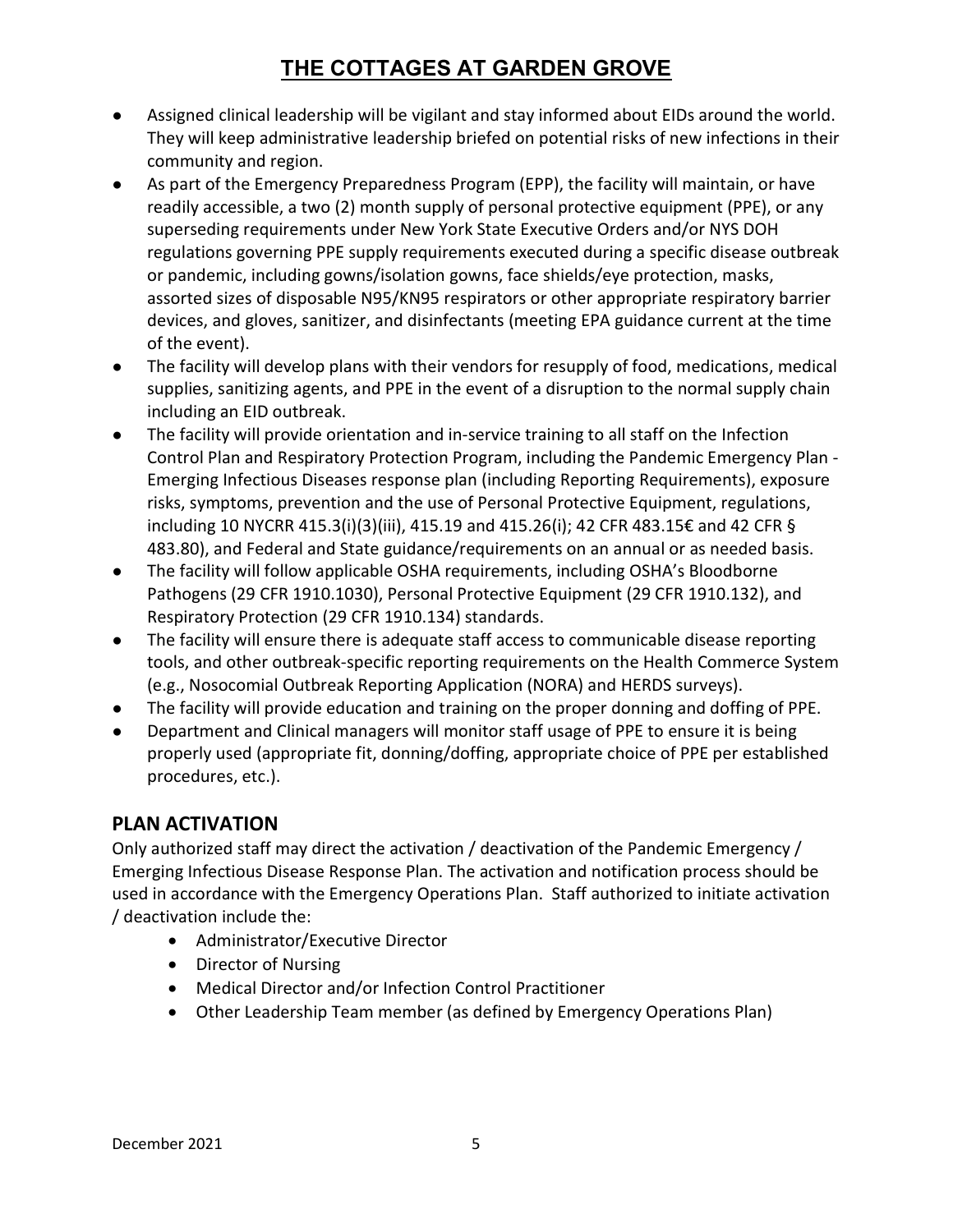The need to notify department managers / supervisors and external partners of the activation of the Pandemic Emergency / Emerging Infectious Disease Response Plan will be determined by the circumstances of the event including: the suspected disease, the anticipated scope of the response, and the size of the impacted populations.

The Pandemic Emergency / Emerging Infectious Disease Response Plan assumes that all incident communications and requests will follow Incident Command System guidelines. Any communications that changes the scope of the operations, the objectives, or strategies must be approved by the Incident Commander.

### ADMINISTRATION / CLINICAL LEADERSHIP CONSIDERATIONS

The leadership team will consider recommendations and requirements from the CDC, OSHA, Center for Medicare and Medicaid (CMS), NYS DOH, Equal Employment Opportunity Commission (EEOC), American Disabilities Act (ADA), and other state or federal laws in determining the disease-specific response actions and precautions it will take to protect its residents, visitors, and staff members.

Once notified by public health authorities at either the federal, state, and/or local level that the EID is likely to, or already has spread to the facility's community, the facility will activate specific surveillance and screening as instructed by the NYS DOH, the Centers for Disease Control, and Prevention (CDC), or the local public health authorities.

The facility will consider posting signage for cough etiquette, handwashing, and other hygiene measures in high traffic areas and will provide Alcohol Based Hand Rub and facemasks, if indicated and practical.

### Protecting the residents and staff shall be of paramount concern.

The facility may temporarily limit or restrict non-resident visitors (contractors, etc.), subject to superseding NYS Executive Orders and/or NYS DOH guidance in order to reduce exposure risk to residents and staff.

If necessary, and in accordance with applicable NYS Executive Orders and/or NYS DOH guidance, the facility may implement procedures to close the facility to new admissions, limit or restrict non-resident visitors (contractors, etc.) when there are confirmed cases in the community, and/or screen all permitted visitors for signs of infection.

The leadership team shall consider:

- The degree of frailty of the residents in the facility.
- The likelihood of the infectious disease being transmitted to the residents and employees.
- The method of spread of the disease (for example, through contact with bodily fluids, contaminated air, contaminated surfaces).
- The precautions which can be taken to prevent the spread of the infectious disease and other relevant factors.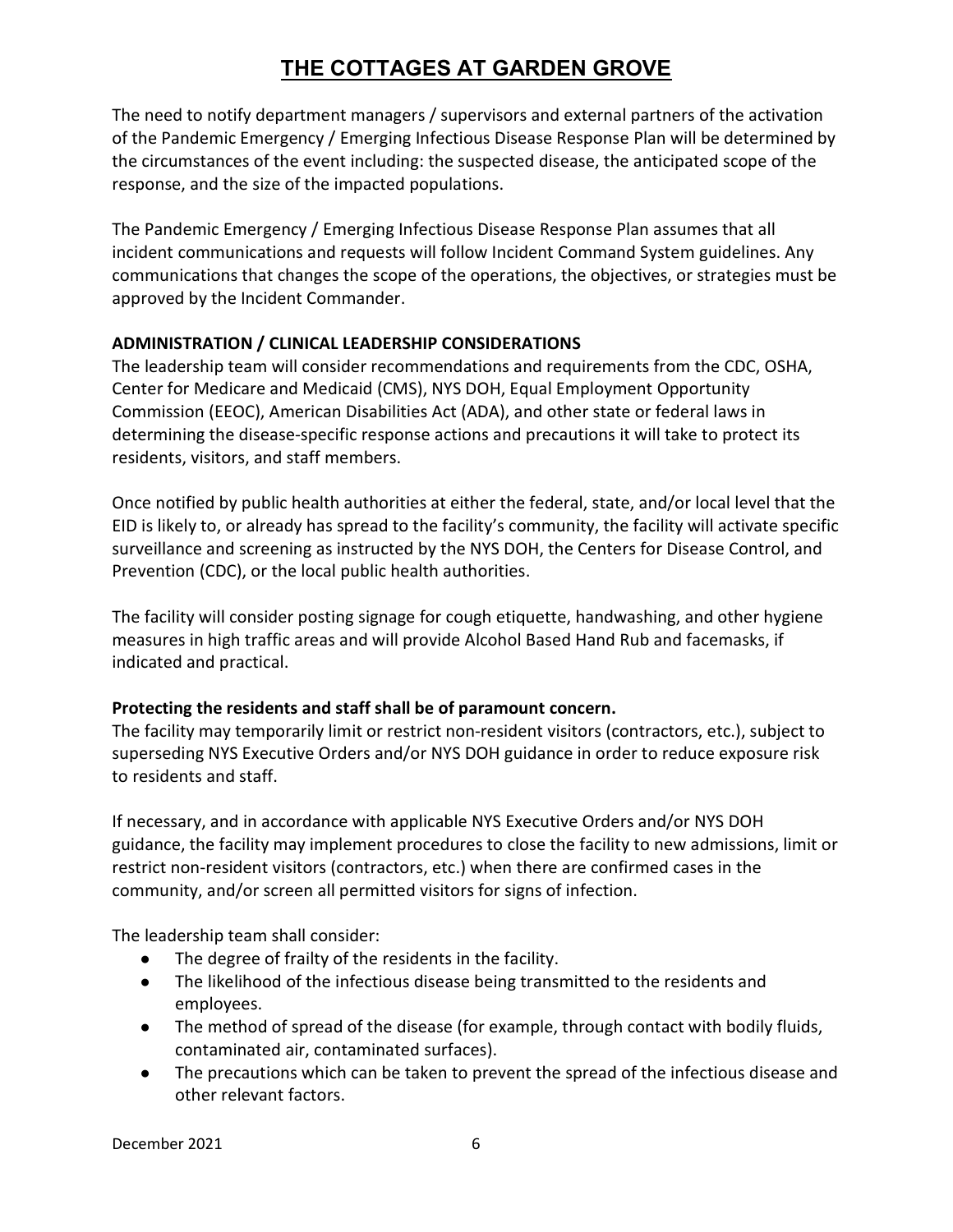● The formation and activation of an Emerging Infectious Disease Support Team to include administrative, clinical and support team members.

Once these factors are considered, the leadership team will weigh its options and determine the extent to which exposed staff, or those showing signs of the infectious disease, must be precluded from contact with residents or other employees.

- Apply whatever action is taken uniformly to all staff in like circumstances.
- Do not consider race, gender, marital status, country of origin, and other protected characteristics unless they are documented as relevant to the spread of the disease.
- Make reasonable accommodations for employees such as permitting employees to work from home if their job description permits this.
- Use accepted scientific procedures and guidance from local public health, NYS DOH and/or CDC, whenever available, to determine the level of risk posed by an employee.
- Permit employees to return to work when cleared by a licensed physician; however, additional precautions may be taken to protect the residents as recommended by the local public health, NYS DOH, and/or CDC.
- Implement procedures to offer vaccinations to current and new residents and staff members through partnership with Onondaga County Health Department and our contracted pharmacy (Health Direct).

### ADMINISTRATOR / INCIDENT COMMANDER

- The highest ranking staff member will be the Incident Commander.
- Assemble key leadership team members. Take into consideration all the following guidance, as applicable to the Infectious Disease the facility or community is managing.
- Consider activating the Command Center to ensure procedures are in place.
- Assess impact on facility operations and resident care.
- Assign a person the responsibility to monitor local, state and federal health websites for updates to existing guidance for long-term care facilities and report to the Command Center team on those updates.
- Assign a person the responsibility of meeting the reporting requirements for suspected or confirmed communicable diseases as mandated under the New York State Sanitary Code (10 NYCRR 2.10 Part 2), as well as by 10 NYCRR 415.19 and reporting requirements of the Health Commerce System, e.g., HERDS survey reporting.
- Develop an action plan with the Command Center team and brief department managers and supervisors.
- Work with Director of Nursing and/or Medical Director to review incident considerations, determine level of service, and need to reschedule or cancel activities.
- Implement a method for residents to keep in touch with families or responsible parties, such as providing no-cost access to teleconferencing services, or other means as preferred and identified by residents and their families.
- Assign appropriate staff to update resident families or responsible parties on a weekly or more regular basis on how they can remotely keep in touch with residents. Ensure all residents and families are updated at least weekly on the number of pandemic related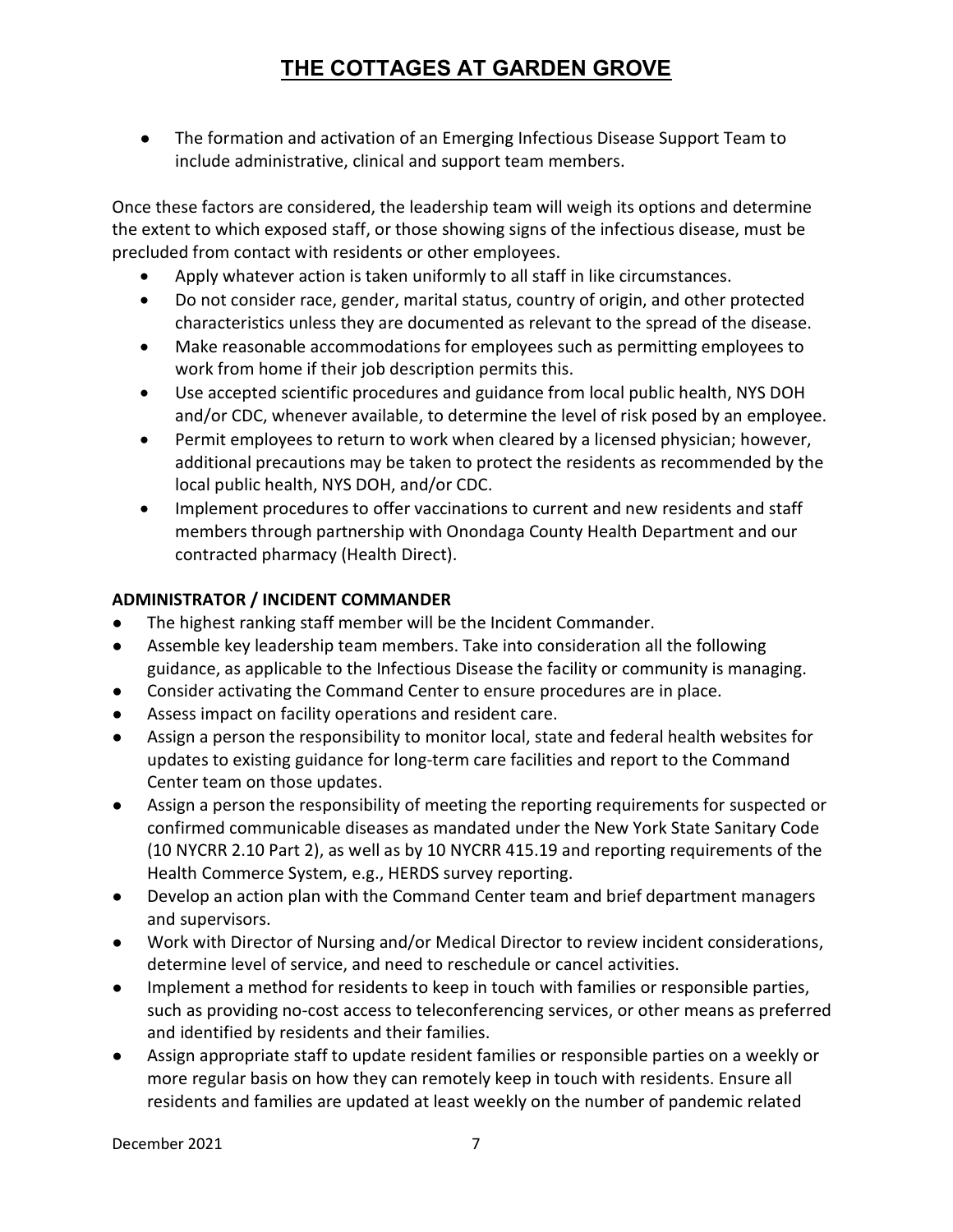infections and deaths at the facility, including residents with pandemic-related infection who pass away for reasons other than infection.

- Assign appropriate staff to update families and responsible parties on the condition of infected residents on a daily basis, or upon a change in a resident's condition.
- Approve requests for additional resources (e.g., supplies, equipment, staff, etc.).
- The Incident Commander / Administrator will direct a review and revision, as needed, of internal policies and procedures, stock up on medications, environmental cleaning agents, and personal protective equipment as indicated by the specific disease threat.
- The Incident Command team will determine a location for the staging and distribution of supplies, equipment, and pharmaceuticals as needed for the incident.
- To ensure that staff and/or new residents are not at risk of spreading the EID into the facility, screening for exposure risk and signs and symptoms may be done PRIOR to admission of a new resident and/or allowing new staff persons to report to work.
- Ensure that appropriate physical and social distancing measures are put into place where indicated. This may include, but is not limited to, cancellation of certain activities and services, changes in resident and staff dining, and other physical space requirements, etc.

### Communications

- Provide staff with incident updates on a regular basis, as necessary.
- Appoint a Public Information Officer to prepare media statements, approve as necessary.
- Appoint a Liaison Officer when the incident is multi-jurisdictional or involves several agencies or other healthcare facilities. The Liaison Officer is the main point of contact for other community-based partners involved in response operations (e.g., Red Cross, Fire Department, Emergency Medical Services, Office of Emergency Management, etc.). The Liaison Officer will provide and receive updates and ensure the prompt response to questions, resource requests, and other needs.
- Determine need for the Liaison Officer to contact the following:
	- Local/State Department of Health
	- NYS Department of Health
	- CDC
	- Department of Health and Human Services
	- Healthcare Coalition and/or Mutual Aid partners
- Conduct internal (support team only) conference calls to discuss any new developments, such as state or local policy changes, or ongoing challenges that are arising within longterm care industry and to share any innovative solutions or best practices.
- Develop a communications plan and assign responsibility for communicating to residents and their families. Consider usage of signage and/or resident letters, based on CDC/CMS or health department guidance specific to the EID.
	- Residents and their families will be provided education about the disease and the facility's response strategy at a level appropriate to their interests and need for information by the clinical and social work staff.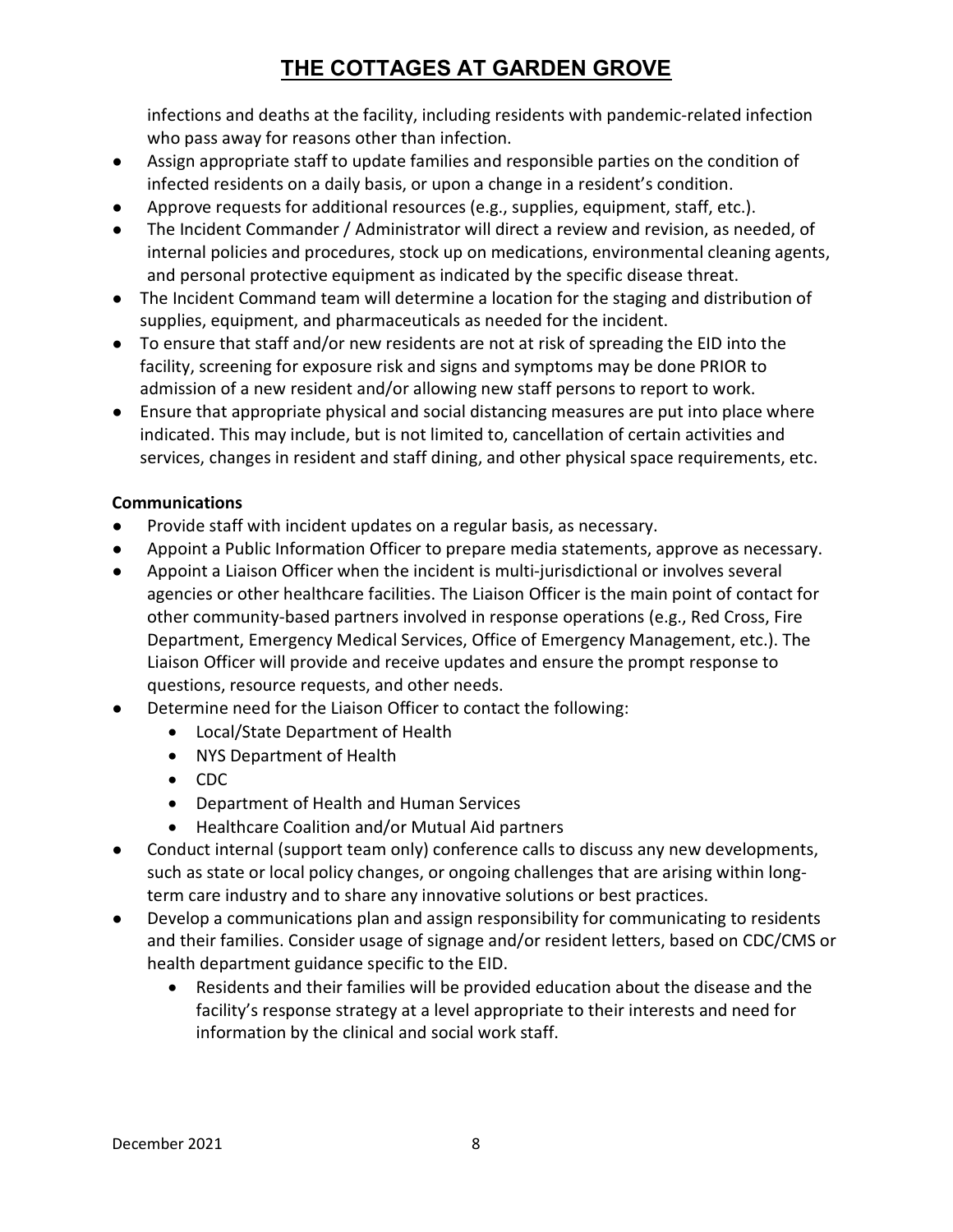- Establish a dedicated telephone hotline and/or email inbox for facility staff. The hotline should provide updated, evidence-based guidance on outbreak-related topics (e.g., infection control, resident isolation, resident and staff testing). This hotline and inbox should be staffed 24/7 by members of the EID support team if indicated. Communicate via messages in EMR (Sigmacare).
- Convene weekly (or as frequently as needed) conference calls with facility staff to discuss newly released guidance, and to discuss potential strategies for addressing their challenges and concerns.
	- Review federal, state, and local Infection Prevention & Control guidance with facility staff during the regular conference calls.
- Ensure that all documents, messaging, and information developed during the incident are reviewed and approved by the Incident Commander and/or Public Information Officer prior to dissemination.

### Assessment

- Develop a system to monitor for, and internally review, development of symptoms among residents and healthcare personnel (HCP) in the facility. Information from this monitoring system should be used to implement prevention interventions (e.g., isolation, cohorting).
	- Example: CDC guidance on respiratory surveillance: https://www.cdc. gov/longtermcare/pdfs/LTC-Resp-OutbreakResources-P.pdf.
- Assign a team member(s) to conduct the following assessments and report back to the Incident Commander:
	- Current resident census and number of open beds
	- Number of affected residents and staff
	- Inventory of PPE types and quantities
		- o Input PPE inventory into the PPE Excel Spreadsheet at the onset of the event
- Request an assessment of critical supplies throughout the facility. Direct departments to conduct assessments of food, water, medical and other supplies.
- Assign a team member to identify resource shortages (medical supplies / equipment, PPE, staffing, etc.).
	- Develop a plan to mitigate resource shortages (e.g.: vendor support, EOC support, staffing agencies, etc.)
	- Determine ability to obtain or borrow resource shortages from other healthcare facilities. Collaborate with the healthcare coalition, mutual aid plan members and/or local / state EOC as necessary.
- Review agreements with vendors and other healthcare facilities. Request vendor support to ensure enough supplies are on hand including:
	- PPE and related supplies for fit testing, if applicable
	- Medications
	- Medical Supplies/Equipment
	- Food/Water
	- Sanitizer and Disinfectants
- Ensure vendor support is available for medical waste disposal.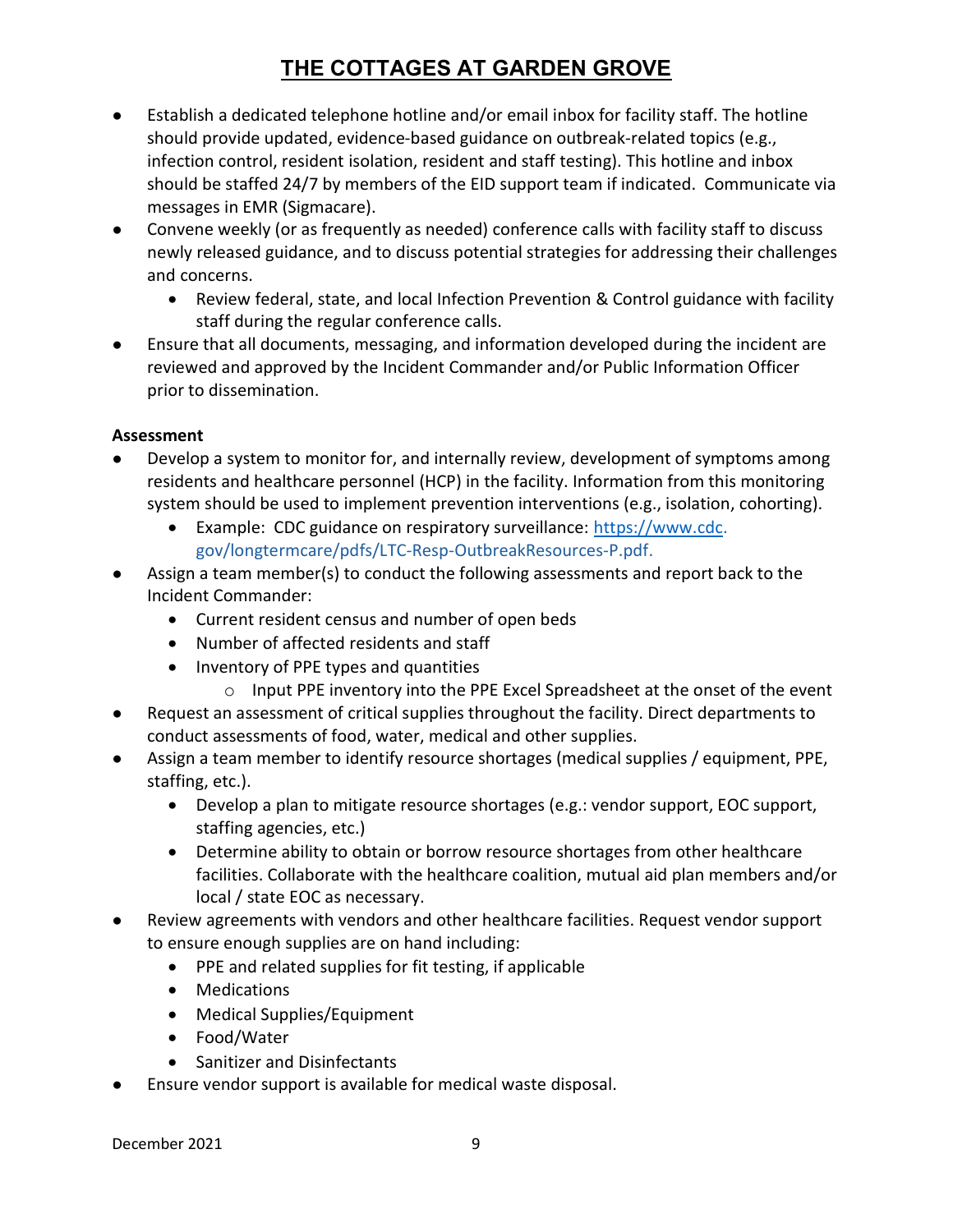- Assess the need to order a Building Lockdown.
- Post signs regarding hand sanitation and respiratory etiquette and/or other prevention strategies relevant to the route of infection at the entry of the facility along with the instruction that anyone who is sick must not enter the building.
- Consider the following restrictions (Please refer to Covid-19 Visitation Policy):
	- Professional Visitors: No one allowed in facility without Command Center clearance.
	- Contractors: : No one allowed in facility without Command Center clearance

### **Staffing**

- Self-screening: Staff will be educated on the facility's plan to control exposure to the residents. This plan will be developed with the guidance of public health authorities and may include:
	- Reporting any suspected exposure to the EID while off duty to their supervisor and public health.
	- Testing and requirement of additional ppe/source control of employees who report an actual or suspected exposure to the EID.
	- Self-screening for symptoms prior to reporting to work.
	- Prohibiting staff from reporting to work if they are sick until cleared to do so by appropriate medical authorities and in compliance with appropriate labor laws.
- Whenever possible, well and unexposed staff should work in non-infected resident care units.
- Determine need for further staff education efforts, as necessary, relative to the current threat or infectious disease.
- Review staffing levels and scheduling. Ensure enough staffing resources for sustaining operations for the duration of the event. (i.e. 12-hour shifts versus 8-hour). Develop a plan to address potential staff shortages such as cross training of staff to be feeding assistants, etc.
- Consider contracting staff to supplement current staffing.
- Review and implement disaster credentialing and privileging policies and processes as needed.

### Suspected Case within the Facility

- Ensure infected residents are isolated/cohorted and or transferred based on their infection status in accordance with applicable guidance from the CDC, local/state health departments.
	- Follow the guidance of local public and/or state health authorities regarding the transfer of the suspected infectious resident to the appropriate acute facility via emergency medical services if necessary. Residents that are hospitalized will be readmitted to the facility after treatment with a negative Covid-19 test.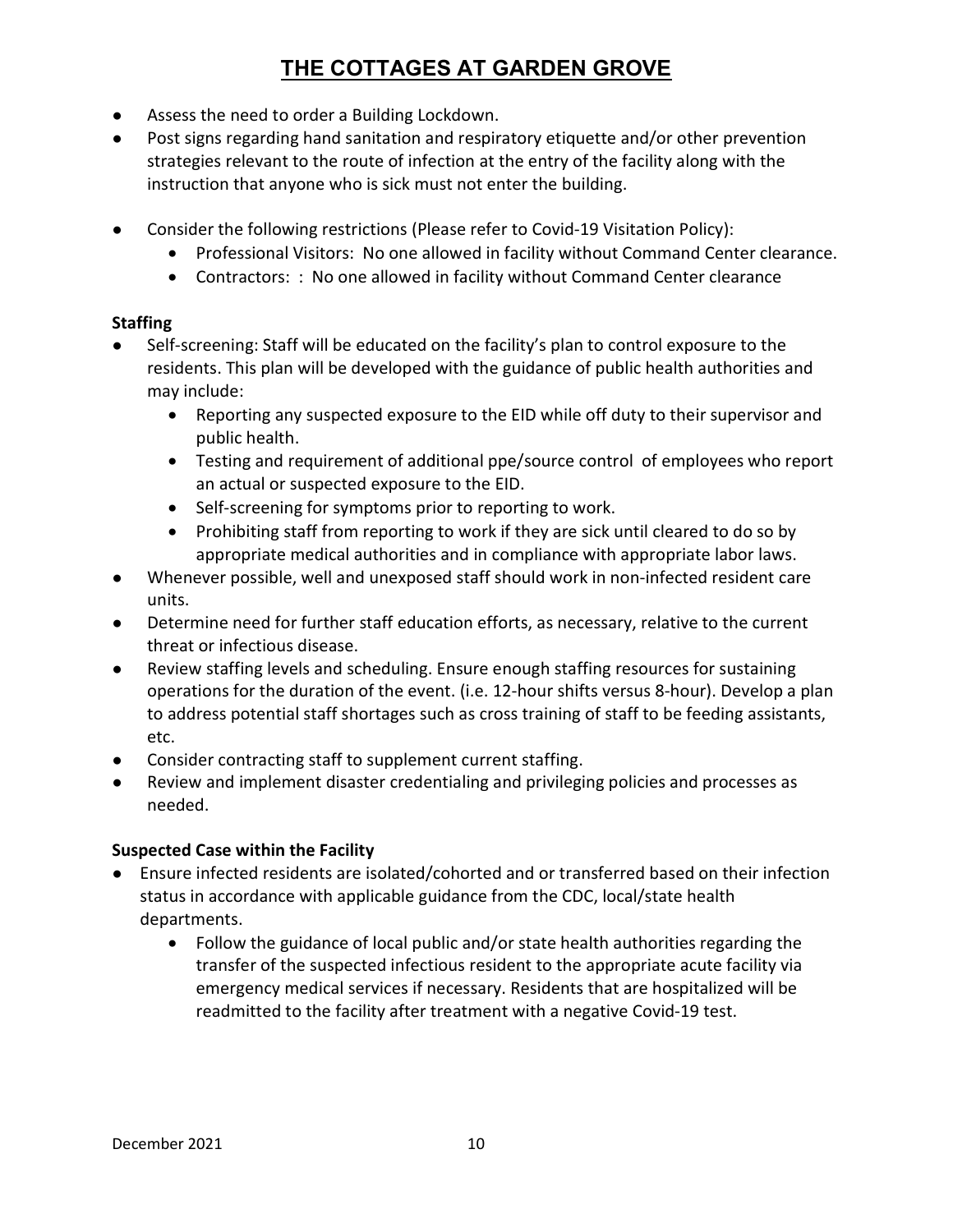- All residents are in private rooms with private baths so a resident who exhibits symptoms of the EID is able to remain in their room and notify local and/or county/state public health authorities.
- As necessary, consider cohorting multiple infected residents using part of or all of a cottage All residents will utilize their own respective bathrooms and will not be able to utilize the public or spa bathrooms
	- Consider posting signage or other means of identifying the area(s) being used for infected residents.
	- At the time of the event determine an effective means to prevent non-infected residents from entering into the cohorting area (e.g., assigned staff members, closure of cross corridor doors, etc.).
- If the suspected infectious resident requires care while awaiting or instead of transfer, follow facility policies for isolation procedures, including all recommended PPE for staff at risk of exposure.
- Keep the number of staff assigned to enter the room of the isolated resident to a minimum.
	- Ideally, only specially trained and prepared staff (i.e. vaccinated, medically cleared for respiratory protection) will enter the isolation room.
	- Provide all assigned staff additional "just in time" training and supervision in the mode of transmission of this EID, and the use of the appropriate PPE.
- If feasible, ask the isolated resident to wear a facemask while staff is in the room.
- Provide care at the level necessary to address essential needs of the isolated resident unless it is advised otherwise by public health authorities.
- Conduct control activities such as the management of infectious wastes, terminal cleaning of the isolation room, contact tracing of exposed individuals, and monitoring for additional cases under the guidance of local health authorities, and in keeping with guidance from the CDC.
- Implement the isolation protocol in the facility (private rooms, cohorting, cancelation of group activities and social dining) as described in the facility's infection control plan and/or recommended by local, state, or federal public health authorities.
- Activate quarantine interventions for residents and staff with suspected exposure as directed by local and state public health authorities and in keeping with guidance from the CDC.

## DEPARTMENT-SPECIFIC ACTIONS

## NURSING STAFF

- Work with Incident Commander and assigned Public Information Officer to prepare messaging for families of residents and staff.
- Consider the following to address staff concerns:
	- Provide incident specific education, including frank discussions about potential risks and plans for protecting healthcare providers.
- Participate in screening of people coming into the facility.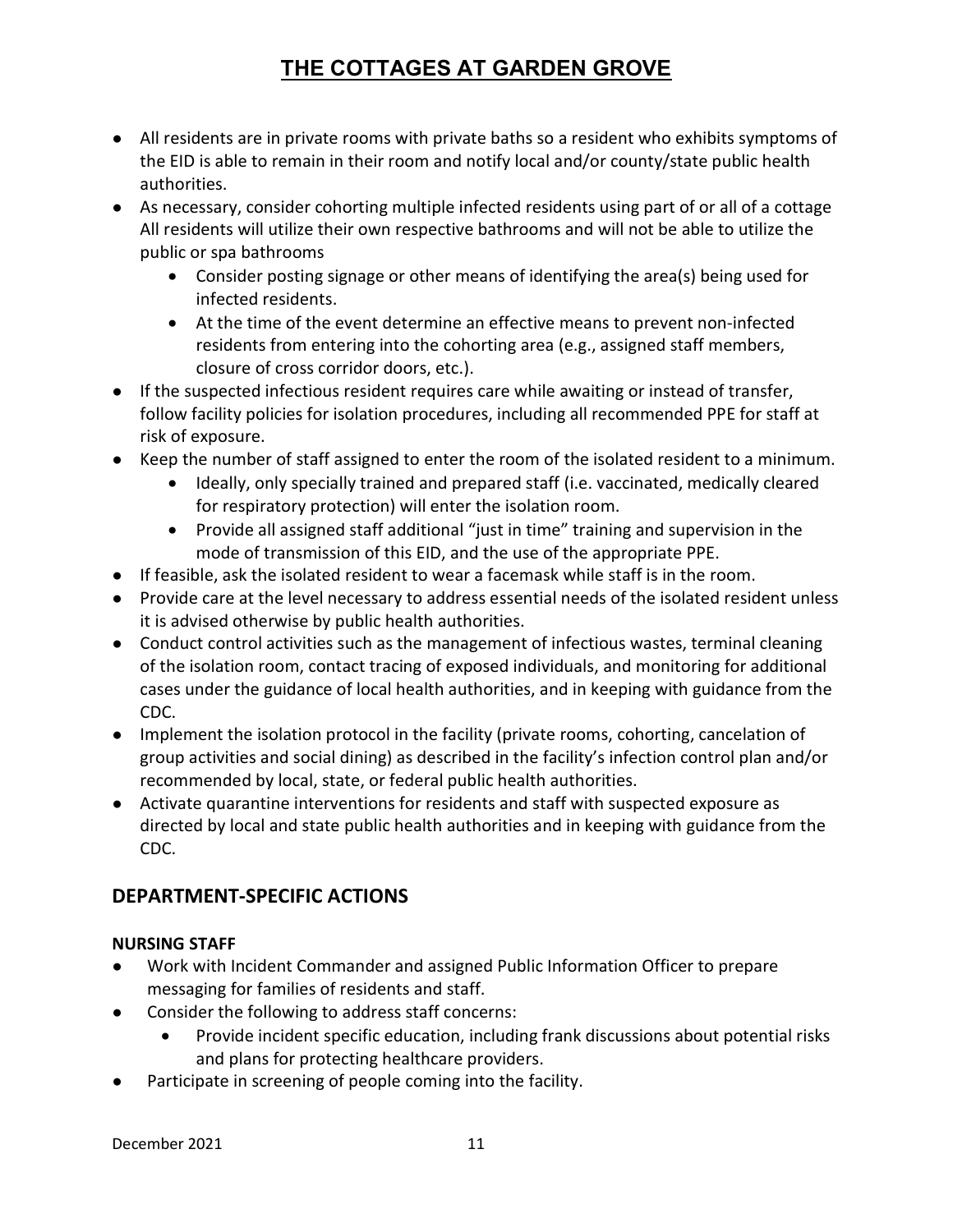- Cancel communal dining and all group activities, such as internal and external group activities, as necessary.
- Explore alternatives to face-to-face visits if non-resident visitors are restricted from entering the facility such as teleconferencing services, or other means as preferred. Ensure families and/or responsible parties are updated on a weekly basis how they can also remotely keep in touch with residents.
- Encourage residents to remain in their room. If there are cases in the facility, restrict residents (to the extent possible) to their rooms except for medically necessary purposes.
- If residents leave their room, determine the need for residents to wear a facemask, perform hand hygiene, limit their movement in the facility, while maintaining physical distancing (staying at least 6 feet away from others), when necessary.
- As assigned provide updates to families and responsible parties on the condition of infected residents on a daily basis or upon a change in a resident's condition.

General Guidelines for Infection Control Practices for Resident Management

- Contact state and local Health Departments, CDC and/or the Department of Health and Human Services for updated information and protocols to follow.
- Any symptomatic staff or residents with suspected or confirmed illnesses should, at a minimum, be managed using Standard Precautions. Additional precautions may be needed to reduce the likelihood for transmission.

### Standard and transmission-based precautions to be followed to prevent spread of infections.

A facility's infection control practices are important for preventing the transmission of infections. Infection control precautions used by the facility include two primary tiers: "Standard Precautions" and "Transmission-Based Precautions."

### Hand Hygiene

Hand hygiene is the single most important practice to reduce the transmission of infectious agents in healthcare settings. This includes hand washing with either plain or antisepticcontaining soap and water for at least 20 seconds, and/or the use of alcohol-based products (gels, rinses, and foams) that do not require the use of water.

The CDC continues to recommend the use of alcohol-based hand rub (ABHR) as the primary method for hand hygiene in most clinical situations. ABHR effectively reduces the number of pathogens that may be present on the hands of healthcare personnel after brief interactions with residents or the care environment.

### Standard Precautions

Standard precautions represent the infection prevention measures that apply to all resident care, regardless of suspected or confirmed infection status of the resident, in any setting where healthcare is being delivered.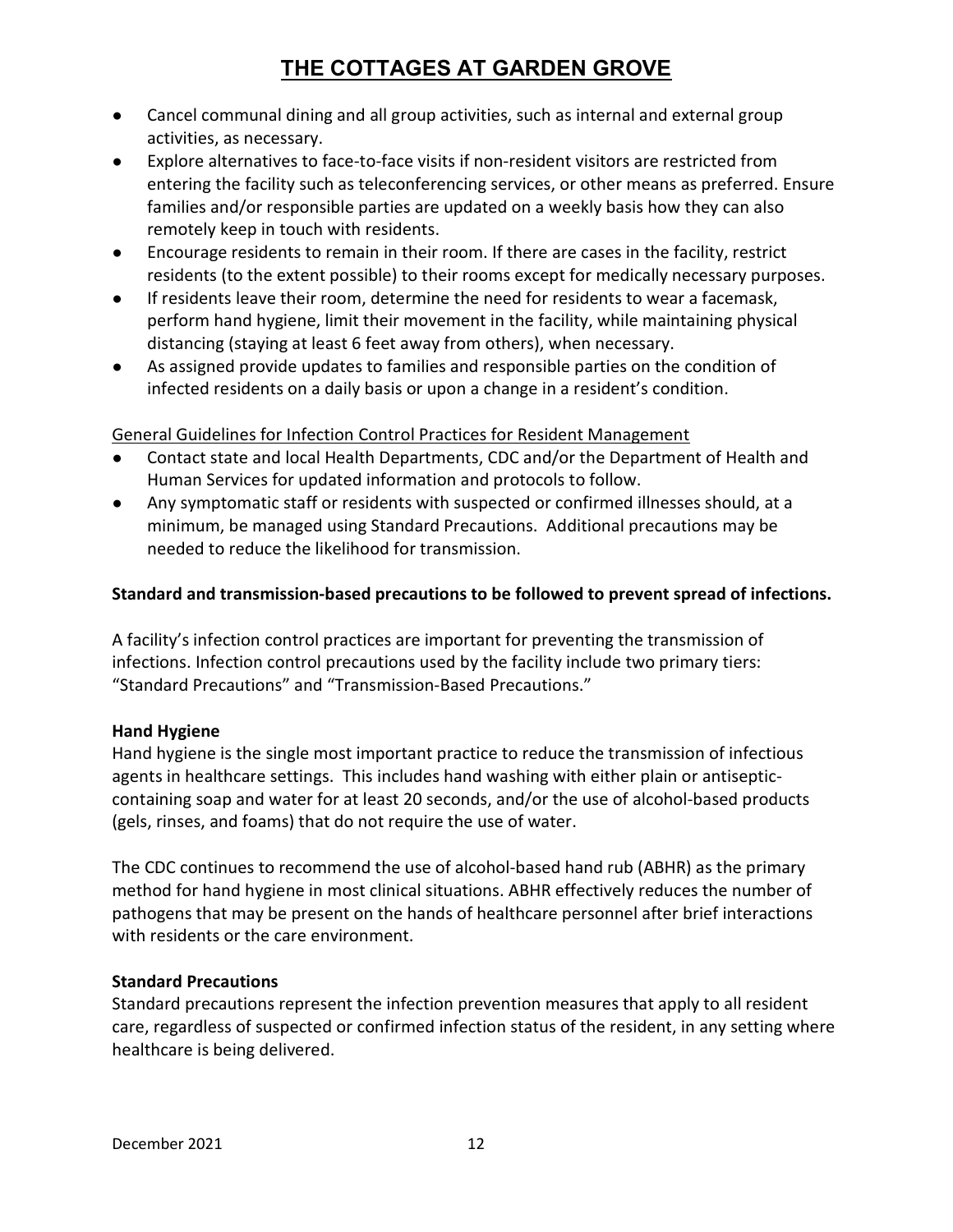These evidence-based practices are designed to protect healthcare staff and residents by preventing the spread of infections among residents and ensuring staff does not carry infectious pathogens on their hands or via equipment during resident care.

Standard precautions include hand hygiene, use of PPE (e.g., gloves, gowns, facemasks), respiratory hygiene and cough etiquette, safe injection practices, and safe handling of equipment or items that are likely contaminated with infectious body fluids, as well as cleaning and disinfecting or sterilizing potentially contaminated equipment.

In order to perform hand hygiene appropriately, soap, water, Alcohol-Based Hand Rub (ABHR), and a sink should be readily accessible in appropriate locations, including but not limited to, resident care areas, and food and medication preparation areas. Staff must perform hand hygiene (even if gloves are used):

- Before and after contact with the resident.
- Before performing an aseptic task.
- After contact with blood, body fluids, visibly contaminated surfaces or after contact with objects in the resident's room.
- After removing personal protective equipment (e.g., gloves, gown, facemask).
- After using the restroom.
- Before meals.

If residents need assistance with hand hygiene, staff should assist with washing hands after toileting, before meals, and use of ABHR or soap and water at other times when indicated.

The use of PPE during resident care is determined by the nature of staff interaction and the extent of anticipated blood, body fluid, or pathogen exposure to include contamination of environmental surfaces. Furthermore, appropriate use of PPE includes but is not limited to the following:

- Gloves worn before and removed after contact with blood or body fluid, mucous membranes, or non-intact skin.
- Gloves changed and hand hygiene performed before moving from a contaminated-body site to a clean-body site during resident care.
- Gown worn for direct resident contact if the resident has uncontained secretions or excretions or with contaminated or potentially contaminated items.
- Appropriate mouth, nose, and eye protection (e.g., facemasks, face shield) is worn for procedures that are likely to generate splashes or sprays of blood or body fluids.
- PPE appropriately discarded after resident care prior to leaving room followed by hand hygiene.
- Supplies necessary for adherence to proper PPE use (e.g., gloves, gowns, masks) are readily accessible in resident care areas (i.e., nursing units, therapy rooms) although, equipment supply carts should not be brought into the resident's room.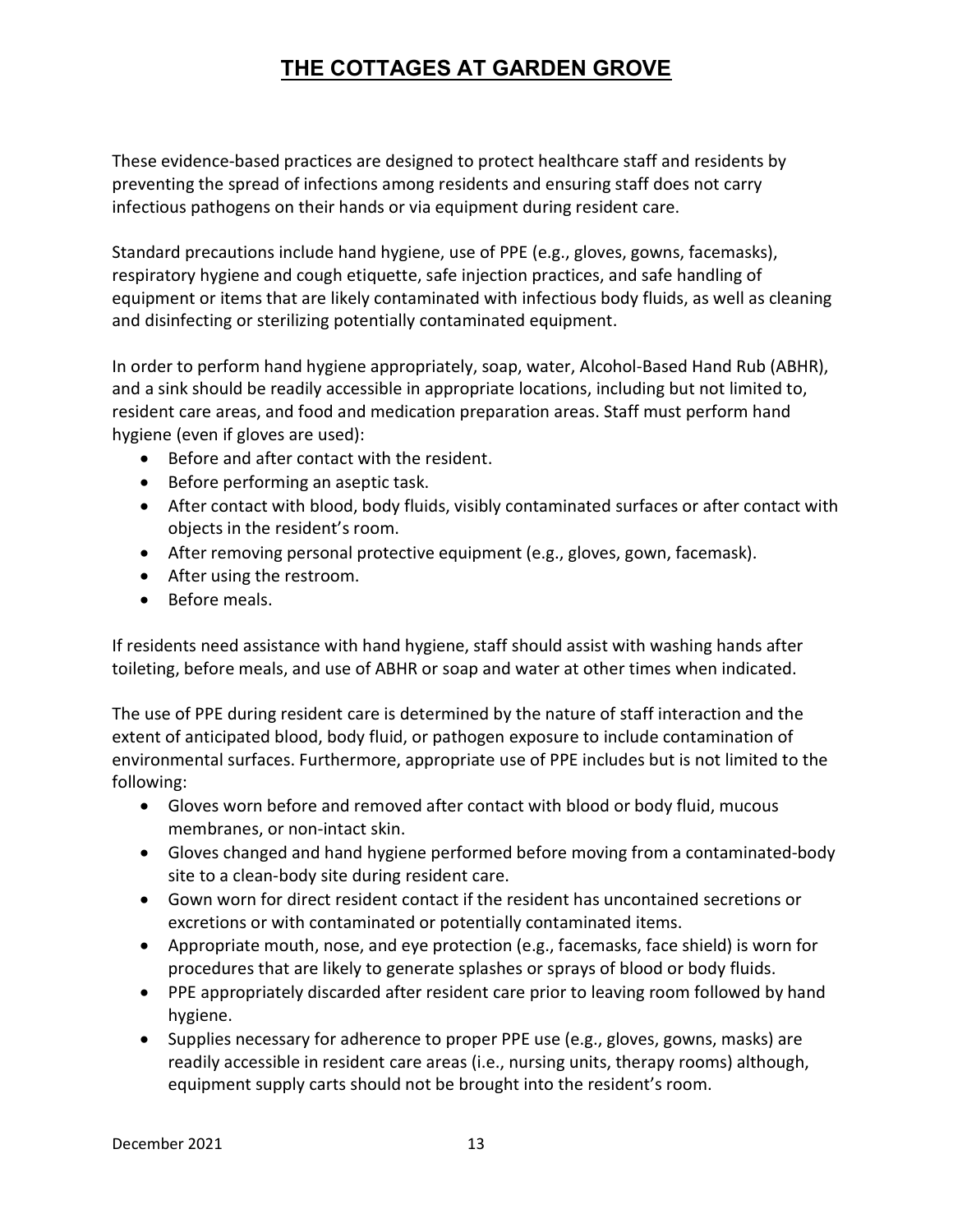#### Transmission-based Precautions

Transmission-based precautions are used for residents who are known to be, or suspected of being, infected or colonized with infectious agents, including pathogens that require additional control measures to prevent transmission.

In Long Term Care Facilities, it is appropriate to individualize decisions regarding resident placement, the presence of risk factors that increase the likelihood of transmission, and the potential for adverse psychological impact on the infected or colonized resident.

It is essential to communicate transmission-based precautions to all healthcare personnel, and for personnel to comply with requirements. Pertinent signage (i.e., isolation precautions) and verbal reporting between staff can enhance compliance with transmission-based precautions to help minimize the transmission of infections within the facility.

It is important to use the standard approaches, as defined by the CDC, for transmission-based precautions: airborne, contact, and droplet precautions. The category of transmission-based precaution determines the type of PPE to be used.

Communication (e.g., verbal reports, signage) regarding the type of precaution to be used is important. When transmission-based precautions are in place, PPE should be readily available. Proper hand washing remains a key preventive measure, regardless of the type of transmissionbased precaution employed.

Transmission-based precautions are maintained for as long as necessary to prevent the transmission of infection. It is appropriate to use the least restrictive approach possible that adequately protects the resident and others. Maintaining isolation longer than necessary may adversely affect psychosocial well-being. The facility should document in the medical record the rationale for the selected transmission-based precautions.

#### Contact Precautions

Contact precautions are intended to prevent transmission of infections that are spread by direct (e.g., person-to-person) or indirect contact with the resident or environment, and require the use of appropriate PPE, including a gown and gloves upon entering (i.e., before making contact with the resident or resident's environment) the room. Prior to leaving the resident's room, the PPE is removed, and hand hygiene is performed.

#### Droplet Precautions

The use of droplet precautions applies when respiratory droplets contain viruses or bacteria particles which may be spread to another susceptible individual. Respiratory viruses can enter the body via the nasal mucosa, conjunctivae, and less frequently, the mouth. Examples of droplet-borne organisms that may cause infections include, but are not limited to, Mycoplasma pneumoniae, influenza, and other respiratory viruses.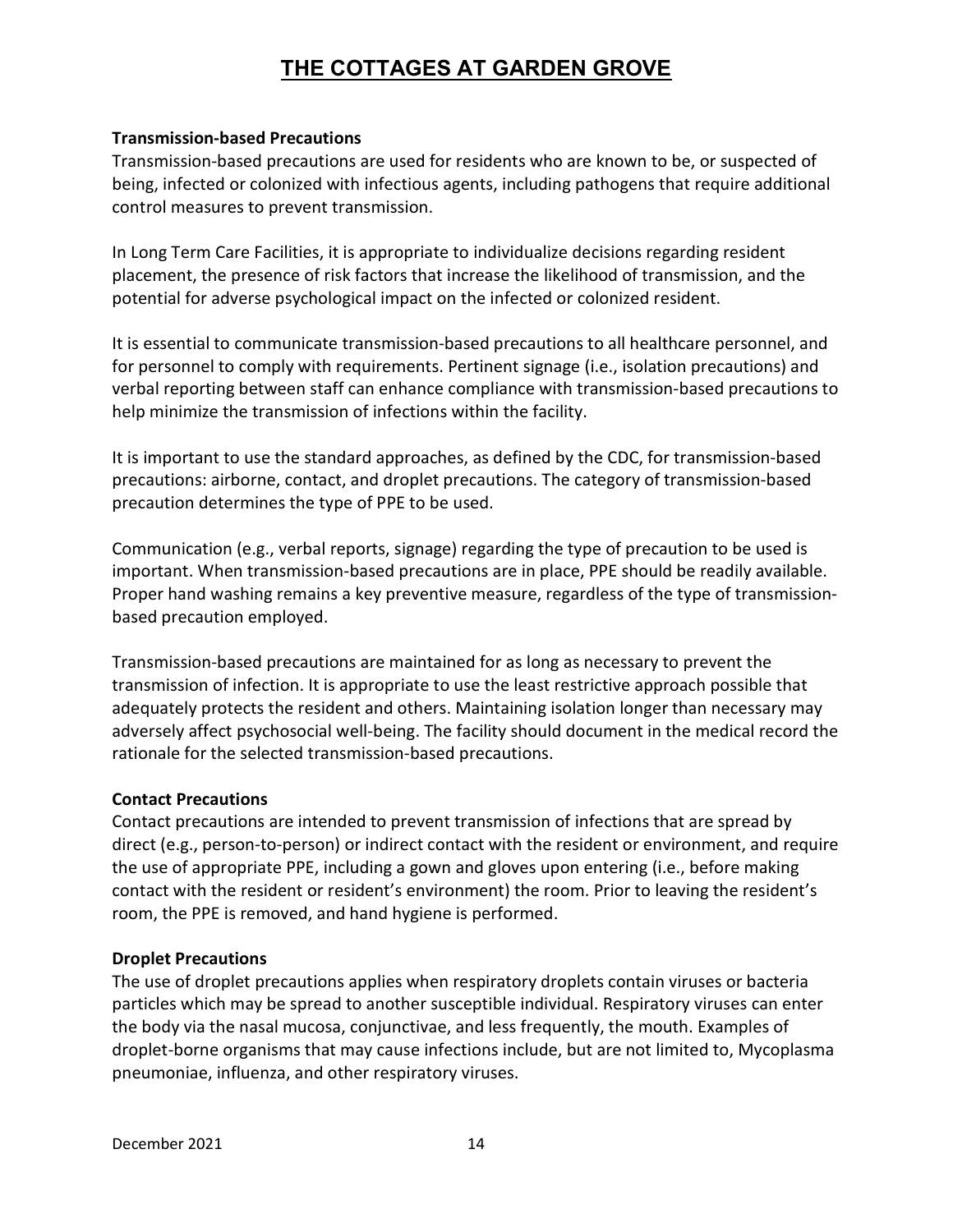Respiratory droplets are generated when an infected person coughs, sneezes, or talks, or during aerosol generating procedures such as nebulizer treatments, suctioning, endotracheal intubation/extubation, cough induction by chest physiotherapy, and cardiopulmonary resuscitation.

The maximum distance for droplet transmission is currently unresolved, but the area of defined risk based on epidemiological findings is approximately 3-10 feet. In contrast to airborne pathogens, droplet-borne pathogens are generally not transmitted through the air over long distances.

Facemasks are to be used upon entry (i.e., within three feet of a resident) into a resident's room with respiratory droplet precautions. If substantial spraying of respiratory secretions is anticipated, gloves and gown as well as goggles (or face shield in place of goggles) should be worn.

#### Airborne Precautions

Airborne transmission occurs when pathogens are so small that they can be easily dispersed in the air, and because of this, there is a risk of transmitting the disease through inhalation. These small particles containing infectious agents may be dispersed over long distances by air currents and may be inhaled by individuals who have not had face-to-face contact with (or been in the same room with) the infectious individual. Staff caring for residents on airborne precautions should wear a facemask, KN95, N95 or higher-level respirator that is donned prior to room entry.

### Precautions to Prevent Transmission of Infectious Agents

It is important that facility staff clearly identify the type of precautions and the appropriate PPE to be used in the care of the resident. The PPE should be readily available near the entrance to the resident's room. Signage can be posted on the resident's door instructing visitors to see the nurse before entering.

It is not always possible to prospectively identify residents needing transmission-based precautions (presumptive precautions). The diagnosis of many infections is based on clinical signs and symptoms but often requires laboratory confirmation. However, since laboratory tests (especially those that depend on culture techniques) may require two or more days to complete, transmission-based precautions may need to be implemented while test results are pending, based on the clinical presentation and the likely category of pathogens.

The use of appropriate transmission-based precautions when a resident develops signs or symptoms of a transmissible infection or arrives at the facility with symptoms of an infection, (pending laboratory confirmation) reduces transmission opportunities. However, once it is confirmed that the resident is no longer a risk for transmitting the infection, removing transmission-based precautions avoids unnecessary social isolation.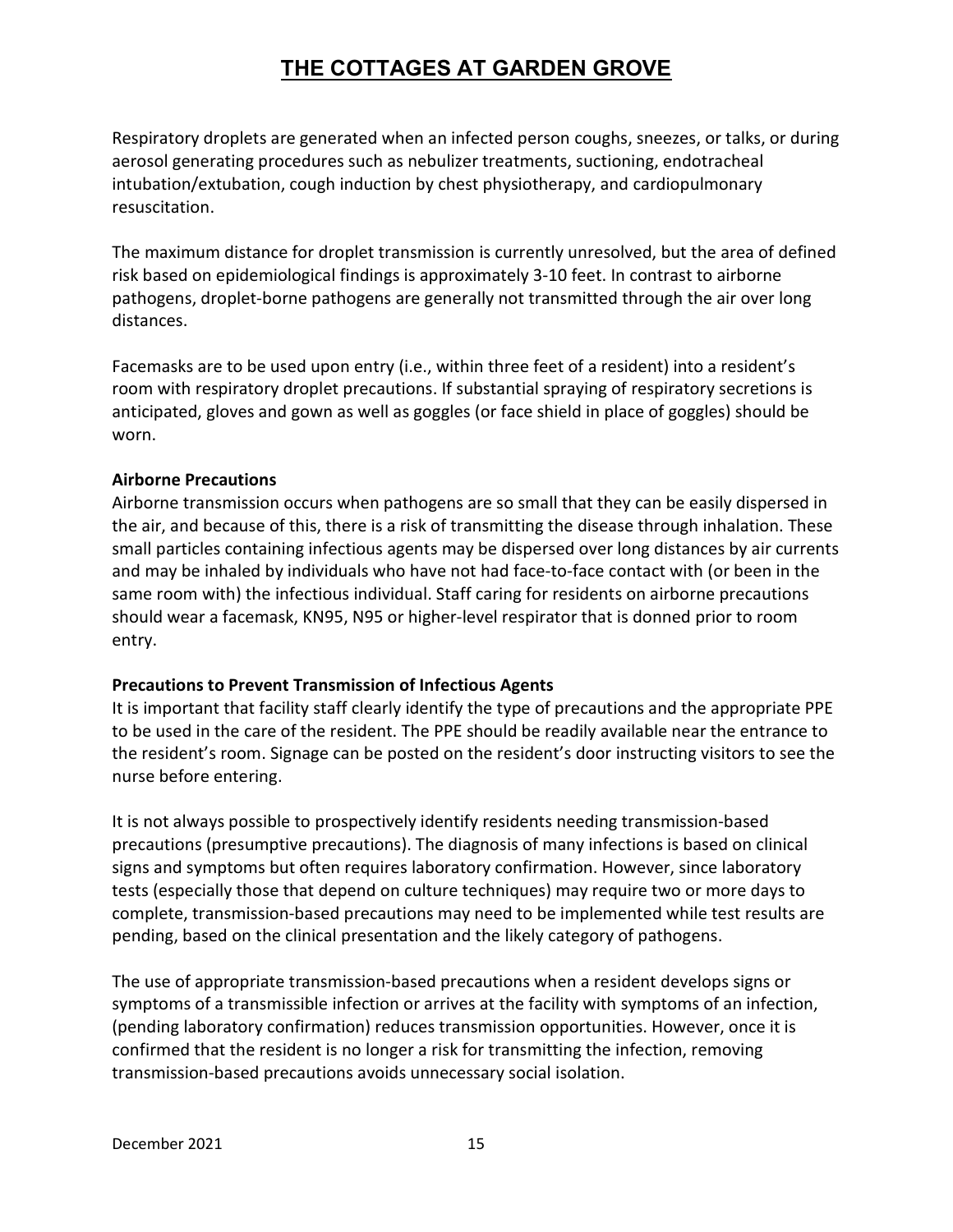## Personal Protective Equipment (PPE)

Using personal protective equipment provides a physical barrier between micro-organisms and the wearer. It offers protection by helping to prevent micro-organisms from:

- contaminating hands, eyes, clothing, hair, and shoes
- being transmitted to other residents and staff

Healthcare workers evaluating and interacting with a suspected infectious disease resident must properly wear PPE for standard, contact and droplet precautions. The appropriate PPE must be readily available so that it may be donned immediately when a suspected resident is identified.

It is important to use personal protective equipment effectively, correctly, and always where contact with resident's blood, body fluids, excretions, and secretions may occur.

PPE description, at a minimum:

- Gown (fluid resistant or impermeable)
- Surgical mask or necessary respiratory protection (N95) \*Per the CDC "Strategies for Optimizing the Supply of Facemasks" guidance (updated 11/23/20), masks will be discarded minimally at the end of each workday and if it is soiled, damaged or hard to breath through.
- Eye protection (goggles or face shield)
- Gloves

\*Cloth masks will not be permitted for use unless there is an extreme shortage of inventory. If this is deemed to be necessary, the Administrator or Director of Nursing will inform facility staff of the need to use cloth masks with face shields.

Refer to the facility's COVID-19 Universal Masking Policy and Coronavirus (COVID19) Disease : Suspected Disease and Confirmed Outbreak policy for further guidance.

### Resident Placement and the Use of Private Rooms for Infection Prevention and Control

The physician and person(s) responsible for infection control should assess individual residents as to the potential for transmitting infectious organisms.

- Room assignments and restriction of activities are determined by this assessment. Although there are many reasons for cohorting, the major reasons are diseases transmitted in whole or in part by the airborne route or by the resident who extensively soils the environment with body substances.
- Residents with uncontrollable excretions (diarrhea), secretions, excessive coughing, heavy wound drainage or widespread skin disease should be confined to their rooms while the above conditions exist.
- If the situation is small-scale, follow routine resident placement and established infection control practices.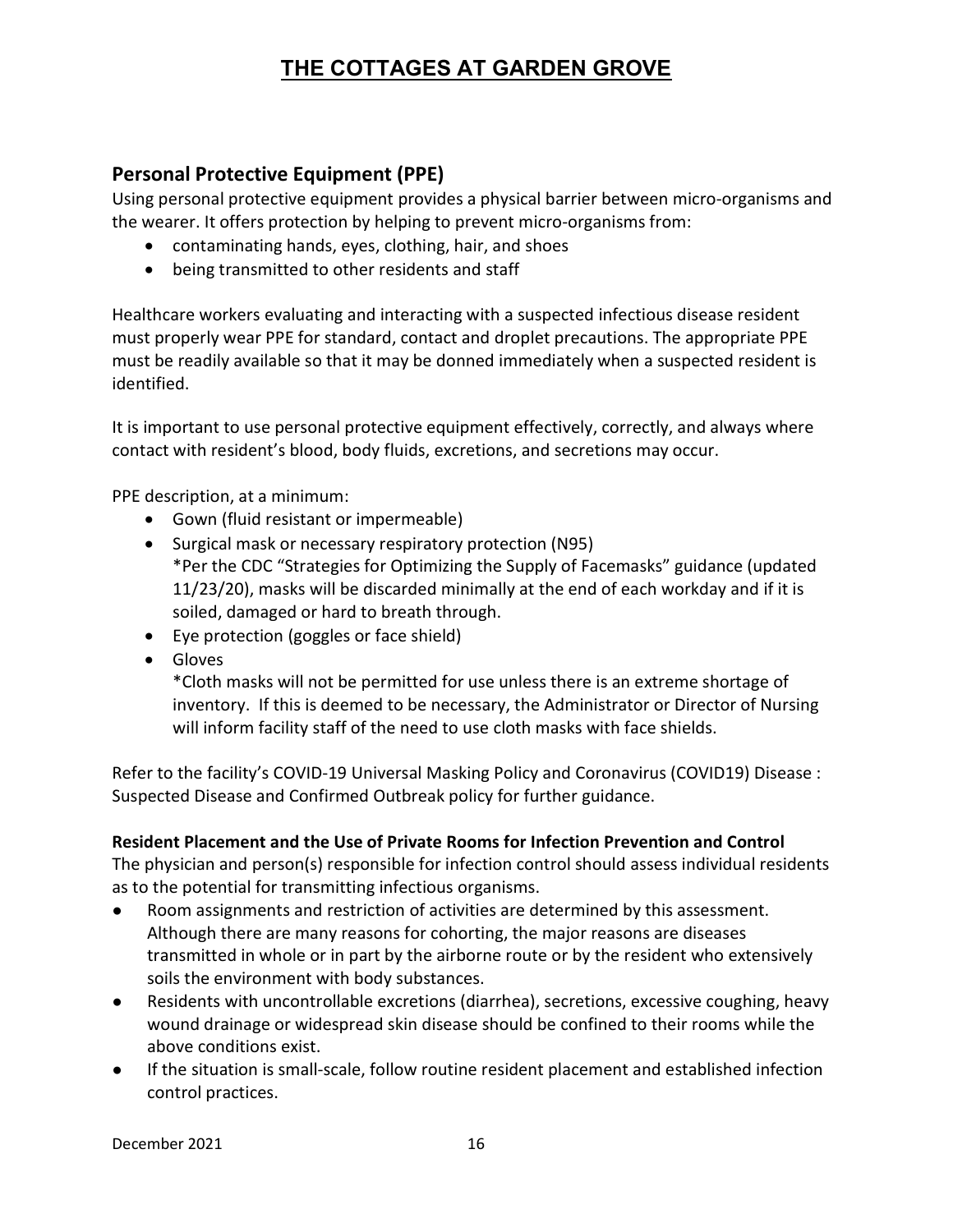● If many residents are presenting with similar syndromes, group affected individuals into a designated hall or entire cottage. Before grouping, consult with the local / state Health Department and the facility Infection Control personnel regarding adequate isolation (i.e. ventilation).

### Communal Dining and Recreational Program

During an outbreak/pandemic staff is to ensure that they are socially distant (at least 6 feet apart) from other staff members to the extent possible. Staff also need to ensure that communal dining and recreational programming are canceled. Residents should eat in their rooms if deemed safe. The residents who are not safe to eat in their rooms or need assistance will be assigned seating in the common area in which social distancing will be maintain. A seating chart will be located in the dining area. The assigned seating will ensure that residents are sitting at least six feet apart.

#### Resident Care

Only direct care providers should enter the resident room:

- No person enters room without mandatory training and demonstrated competency.
- Autonomous practice (supported by experts).
- Physical and Occupational Therapy, as necessary.
- Environmental decontamination, as necessary.

The care providers will need to be trained and able to demonstrate competency in the following areas:

- Donning and doffing of PPE.
- Waste management protocols.
- Decontamination and containment protocols.
- Specimen handling for diagnostic testing.

### General Guidelines for Resident Transport within or outside the facility

- Limit movement to that which is to provide proper resident care.
- Mask resident if airborne or droplet organism is suspected, or resident is coughing.

When transporting a resident out of the facility (e.g.: dialysis appointment, evacuation, etc.) When transporting a known confirmed infectious resident, it is recommended that drivers wear facemask and eye protection such as a face shield or goggles as dictated by the contagion transmission type (as long as they do not create a driving hazard).

The resident(s) should wear a facemask or cloth face covering. Occupants of the vehicle should avoid or limit close contact (within 6 feet) with others. The use of larger vehicles such as vans or facility bus is recommended when feasible to allow greater social (physical) distance between vehicle occupants.

Additionally, drivers should practice regular hand hygiene, avoid touching their nose, mouth, or eyes.

December 2021 17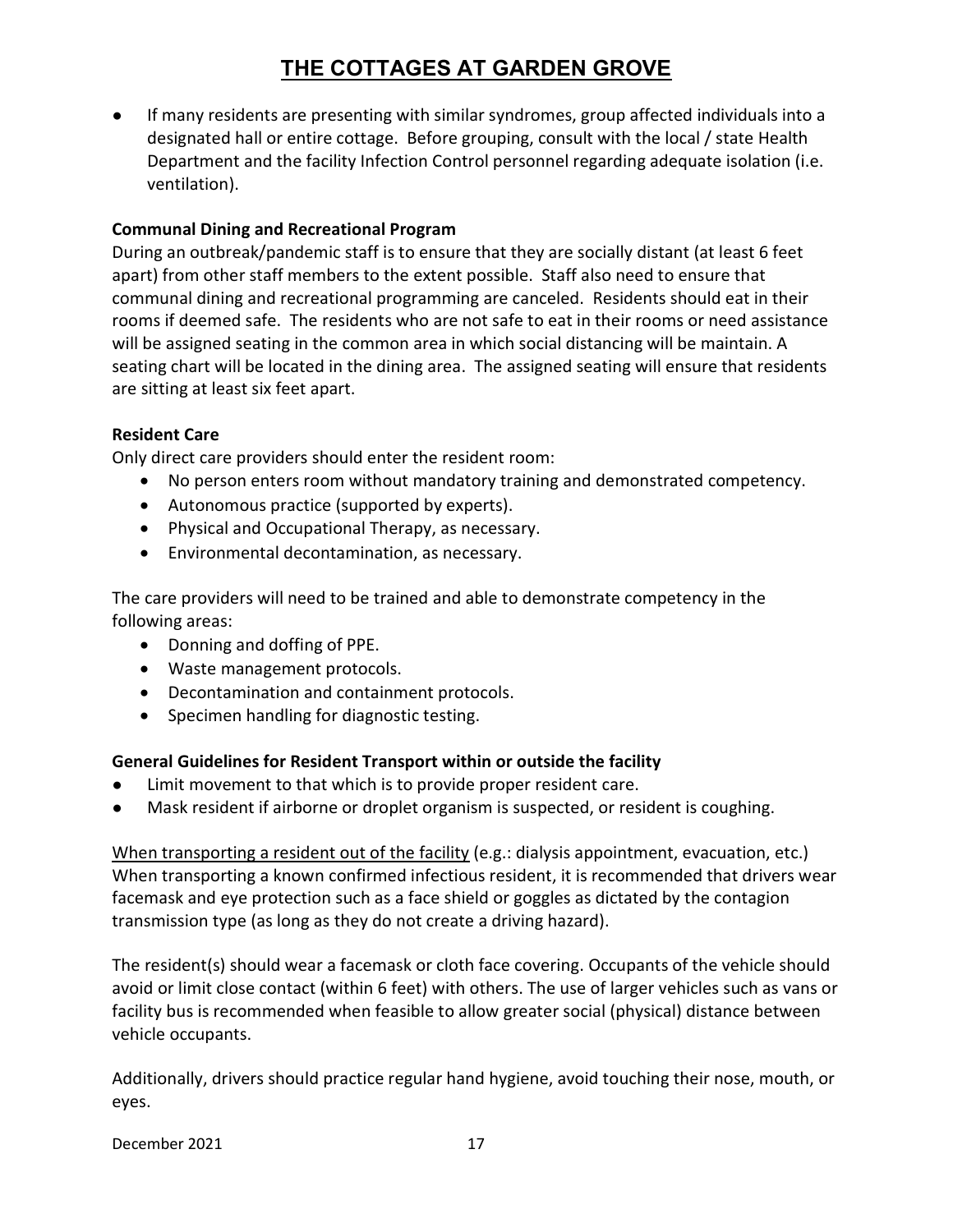The Infection Control Plan provides guidance for cleaning and disinfecting after transport of an infectious resident(s).

### General Guidelines for Handling Deceased Residents

- Keep tracking records of all residents.
- Keep deceased residents in their room with door closed until funeral personnel arrive to pick them up.
- Personal effects such as eyeglasses, dentures, and hearing aids should be bagged and labeled and placed next to the body.
- Any necessary paperwork for release of the remains should be completed prior to contacting the funeral firm or medical examiner.
- Once the decedent is prepared for transport, the body may be released to the county or other authority as appropriate.

#### DIETARY SERVICES

- Assess emergency food, liquids, and supplies and provide information to the Command Center.
- Coordinate meal service with Nursing. Modify menu if deliveries will not be possible. Use disposable plates, cups and utensils as necessary.
- As necessary ensure staff uses necessary PPE if delivering meals or interacting with any residents who may be infectious.
- Establish plan for feeding staff if shift change will not be possible.

### HOUSEKEEPING / LAUNDRY

Ensure that Environmental Services and Nursing are aware of current guidelines, internal procedures and contacts.

- Review policies and ensure sufficient supplies in the event deliveries cannot be made.
- Environmental cleaning: The facility will follow current CDC and NYS DOH guidelines for environmental cleaning and decontamination specific to the EID in addition to routine cleaning for the duration of the threat.
- Wear appropriate personal protective equipment if cleaning up any contaminate.
- Cleaning, disinfecting and sterilization of equipment and environment:
	- Use principles of Standard Precautions.
	- Germicidal cleaning agents should be available in contaminated and/or isolated resident care areas for cleaning spills of contaminated materials and disinfecting non-critical equipment.
	- Discard single-use resident items appropriately.
	- Contaminated waste should be sorted and discarded in accordance with federal, state, and local regulations.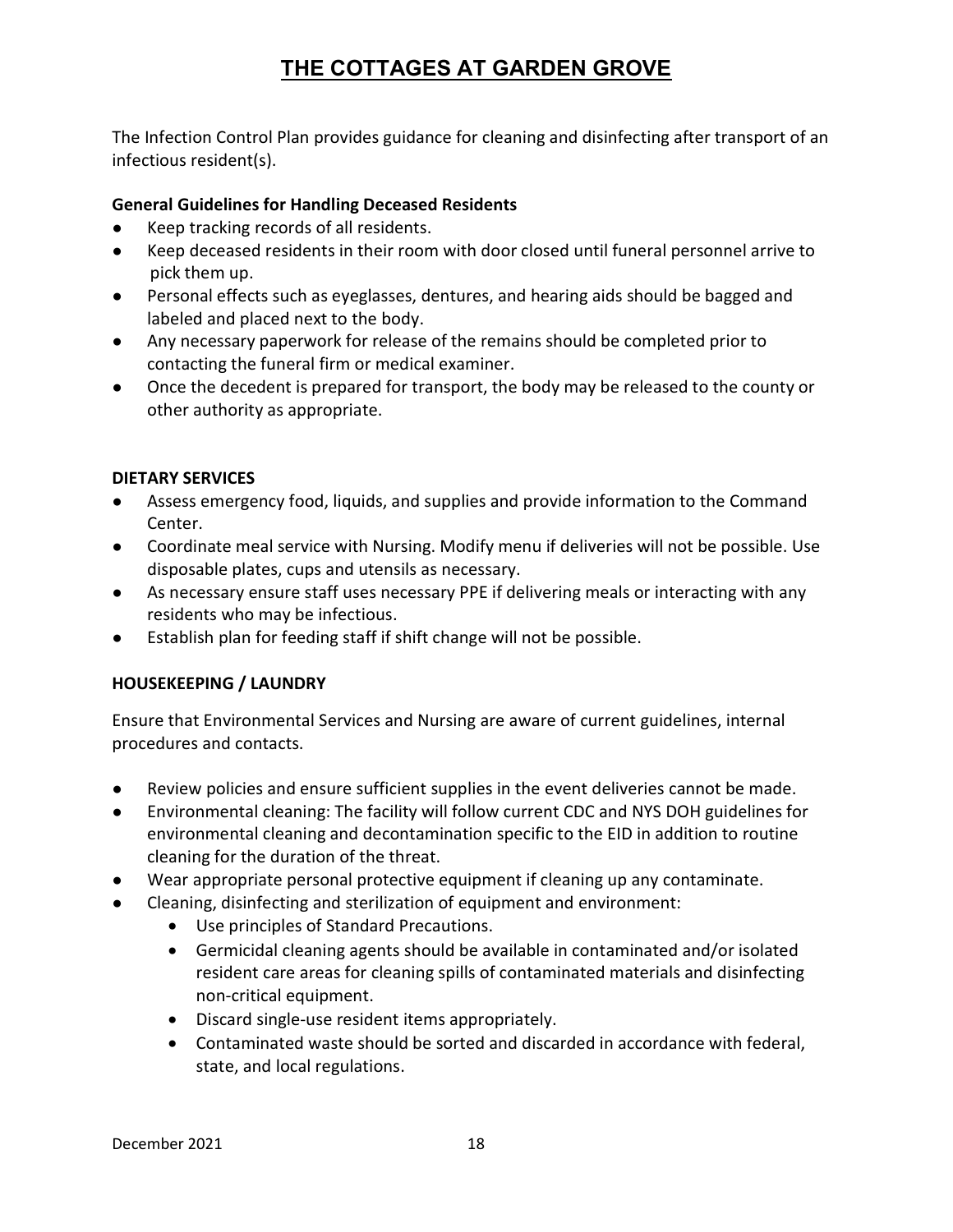- Used resident care equipment soiled or potentially contaminated with blood, body fluids, secretions, or excretions should be handled in a manner that prevents exposure to skin and mucous membranes, avoids contamination of clothing, and minimizes the likelihood of transfer of microbes to other residents and environments.
- Rooms and bedside equipment should be cleaned using Standard Precautions, unless the infecting microorganism and the amount of environmental contamination indicates special cleaning.
- Resident linen should be handled in accordance with Standard Precautions. Although linen may be contaminated, the risk of disease transmission is negligible if it is handled, transported, and laundered in a manner that avoids transfer of microorganisms to other residents, personnel and environments. Facility policy and local/state regulations should determine the methods for handling, transporting and laundering soiled linen.
- Coordinate a linen reduction program, as necessary, with nursing and other appropriate departments.
- Implement environment controls to safely handle, and locate areas, for contaminated waste. Ensure contaminated waste is stored in a safe and secure manner. Use appropriate signage on storage areas.

#### MAINTENANCE

- Determine ability to isolate sections of the building for contagious residents.
- Assist with implementing the facility's emergency Building Lockdown Plan.
- Assess HVAC capabilities and determine if increased air changes are necessary, as per the CDC recommendations issued at the time of the event.

### Staff assigned security responsibilities

#### Elevated Threat Alert Procedures

- Facility isolation: In the event there are confirmed cases of the EID in the local community, the facility may consider closing the facility to new admissions and limiting visitors based on the advice of local public health authorities.
- Implement the facility emergency Building Lockdown Plan as directed by the Command Center.
- Determine the need for additional staff to provide security or assist with the building lockdown. Control entrances and exits to the building for staff and visitors. Designate an entrance that visitors can use to access the cottage(s). Reinforce any visitor restrictions.
- Enact special security precautions to safeguard the facility, residents, and staff. Ensure the security of stored emergency supplies such as food, water, PPE, and medical supplies.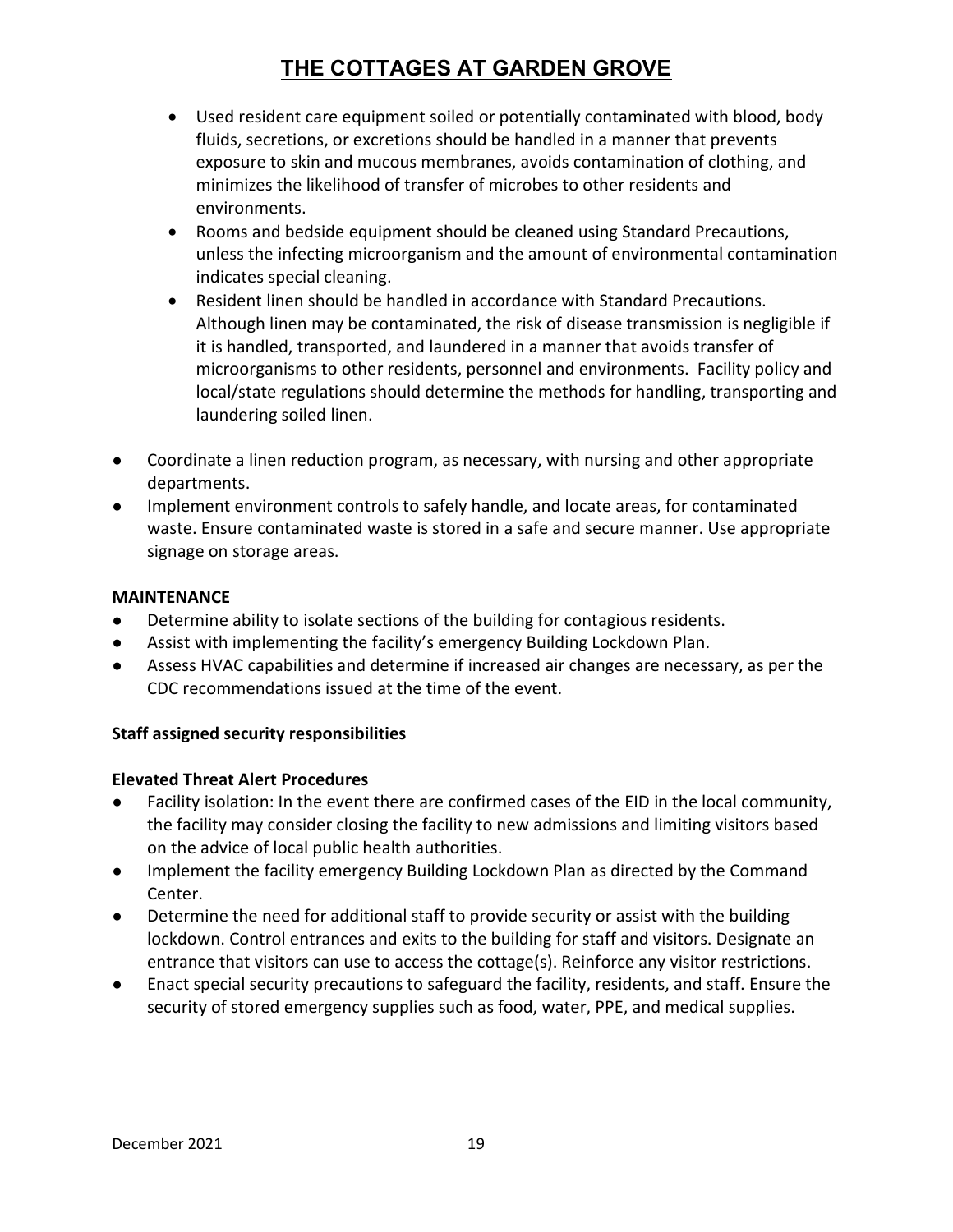### SOCIAL SERVICES

- Fear and panic can be expected from both residents and healthcare providers. Psychological responses may include anger, panic, unrealistic concerns about infection, or fear of contagion.
- As assigned by the Command Center, work with families and other responsible parties on behalf of residents.
- Minimize panic by clearly explaining risks to residents.
- Treat anxiety in unexposed persons who are experiencing somatic symptoms with reassurance.
- Fearful or anxious healthcare workers may benefit from their usual sources of social support or by being asked to fulfill a useful role.
- Work with Incident Commander to ensure regular information updates are available to the public.

### ADMINISTRATION and NURSING

- Assess supplies to determine how long you can continue operations.
- Ensure supplies (medical, PPE, etc.) are securely stored.
- Establish receiving area for additional equipment and supplies. Plan storage and tracking.
- Ensure that there is a sufficient supply of PPE and protocols for obtaining additional PPE supplies.
- Be cognizant of expiration dates of certain PPE, including respirators.
- Collaborate with local/state public health, local/state emergency management, sending and receiving facilities, and other healthcare organizations or systems to address any potential supply chain issues through the Liaison Officer.
- Determine the role of local/state/federal public health authorities in assisting the healthcare sector in prioritizing orders with manufacturers/suppliers.

### FINANCE AND HUMAN RESOURCES

- Track hours worked by staff during the response for potential reimbursement during declared public health emergencies.
- Facilitate purchasing of supplies necessary for the emergency response. Track and report to the Incident Commander the financial cost of the response including all workmen's comp, property damage, and other claims resulting from the event.

### RETURN TO NORMAL OPERATIONS / RECOVERY

Recovery from the spread of an infectious disease will begin when facility officials receive notice from the local Public Health Department or NYS Department of Health based on CDC guidance, that facilities may resume normal operations.

The Incident Commander or designee will determine if staffing, supplies, resources and systems are adequate to manage ongoing activities.

In consultation with Public and/or State Health Department Authorities the facility will recommend specific actions to be taken to return the facility to pre-event status.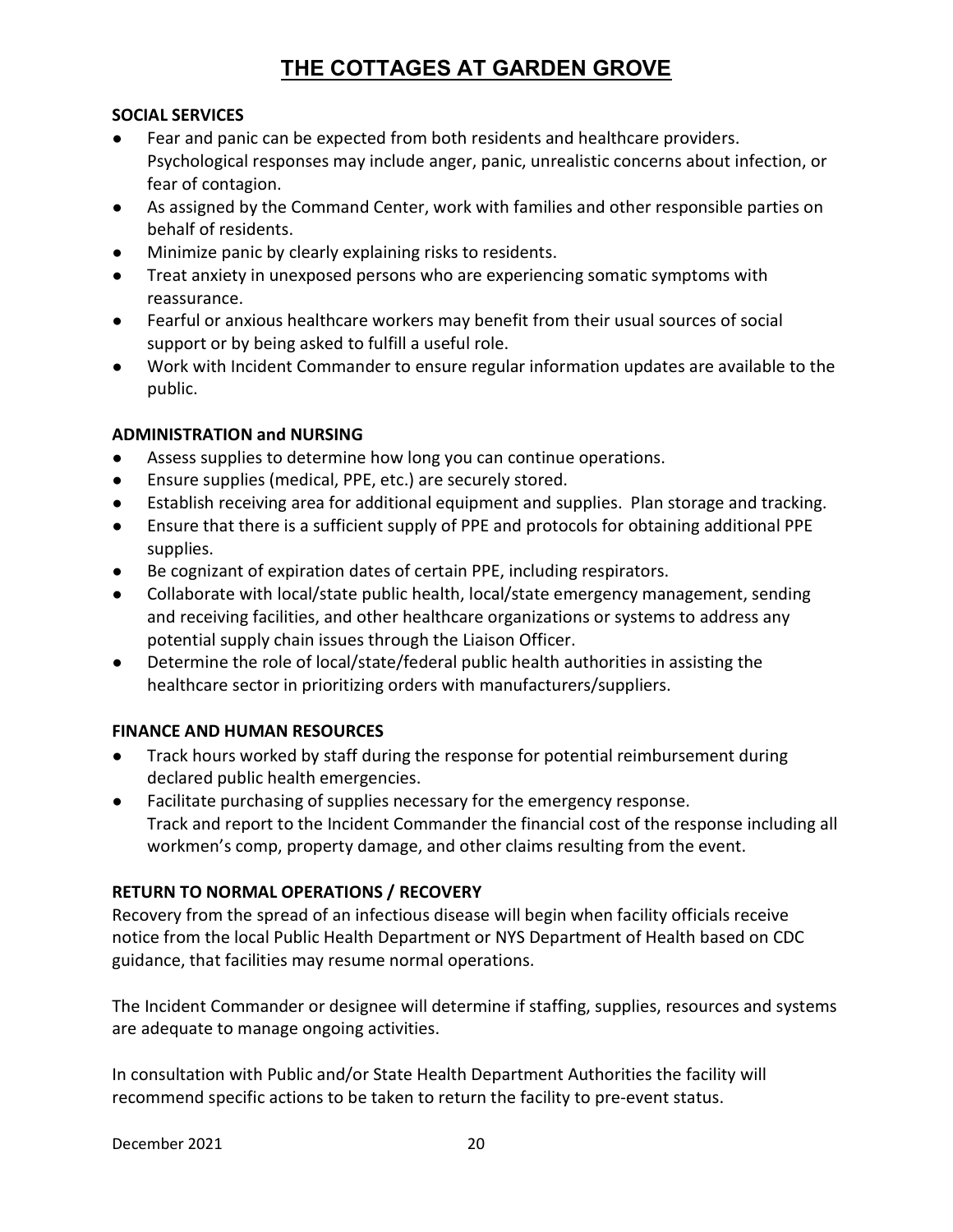The facility will:

- Assess facility, staff, and department operations to determine ability to return back to normal operations.
- Implement sanitization and disinfection procedures.
- Deploy solid waste disposal plans.
- Maintain review of and implement procedures provided in NYS DOH and CDC recovery guidance that is issued at the time of each specific infectious disease or pandemic event, regarding how, when, which activities/procedures/restrictions may be eliminated, restored, and the timing of when those changes may be executed.
- Reconsider physical and social distancing restrictions that had been implemented.
- Communicate to residents, families, and other relevant stakeholders any relevant recovery activities regarding a return to normal operations.
- Conduct an After-Action Review to evaluate the response actions taken by the facility as a result of the infectious disease.
- Determine effectiveness of existing plan to respond to similar events in the future.
- Revise existing plan as necessary to address any deficiencies.
- Review processes and incident communication protocols.
- Document / Archive all information of the response
- Assess the economic impact on the facility. Have Finance Section collect cost for reimbursement.
- Have department heads restock supplies.
- Close down Incident Command.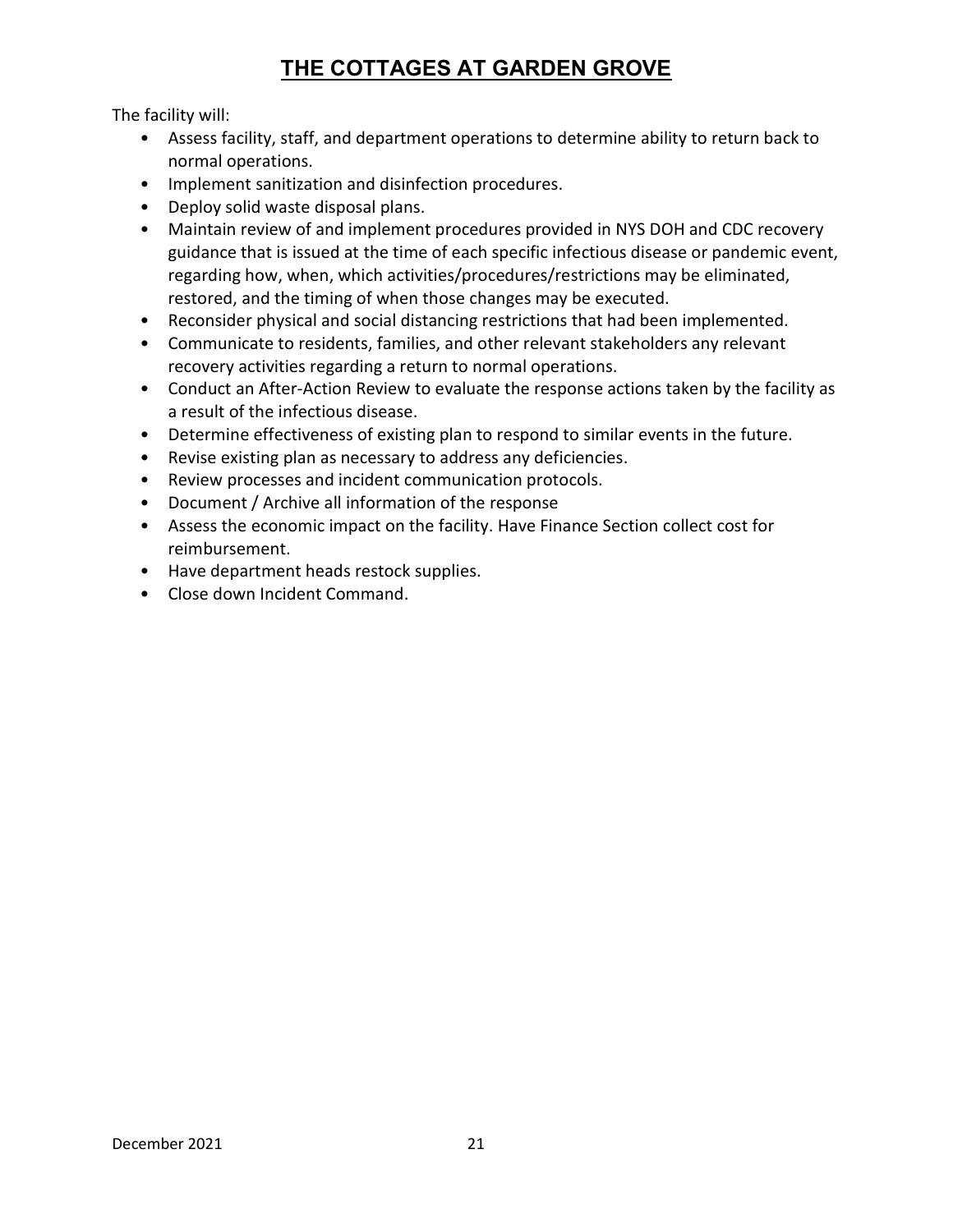#### ONLINE RESOURCES

#### IDSA Practice Guidelines

Practice guidelines are systematically developed statements to assist practitioners and patients in making decisions about appropriate health care for specific clinical circumstances.

https://www.idsociety.org/practice-guideline/practice-guidelines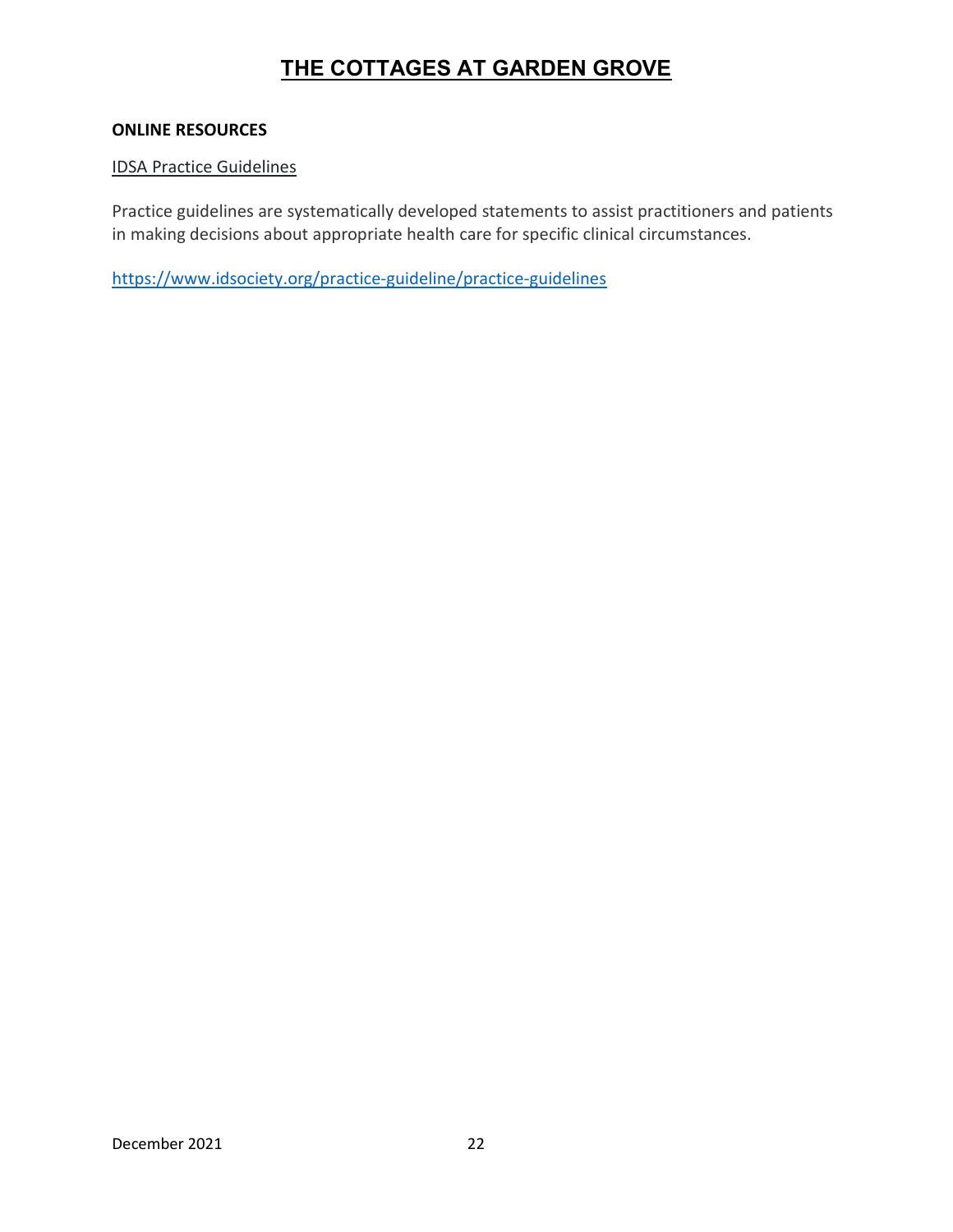# PERSONAL PROTECTIVE EQUIPMENT INVENTORY

|                                                                                                 |                       | <b>COVID 19 PPE Counts</b> |                              |                           |
|-------------------------------------------------------------------------------------------------|-----------------------|----------------------------|------------------------------|---------------------------|
| Item<br>N95<br><b>Surgical Masks</b><br><b>Isolation Gowns</b><br><b>Face Shields</b><br>Gloves | <b>Current Supply</b> | <b>Burn Rate</b>           | <b>Number Days Remaining</b> | USE based on data/factors |
| Notes:                                                                                          |                       |                            |                              |                           |

Note: Use the PPE Excel Spreadsheet to determine how long the existing inventory of consumable PPE will last.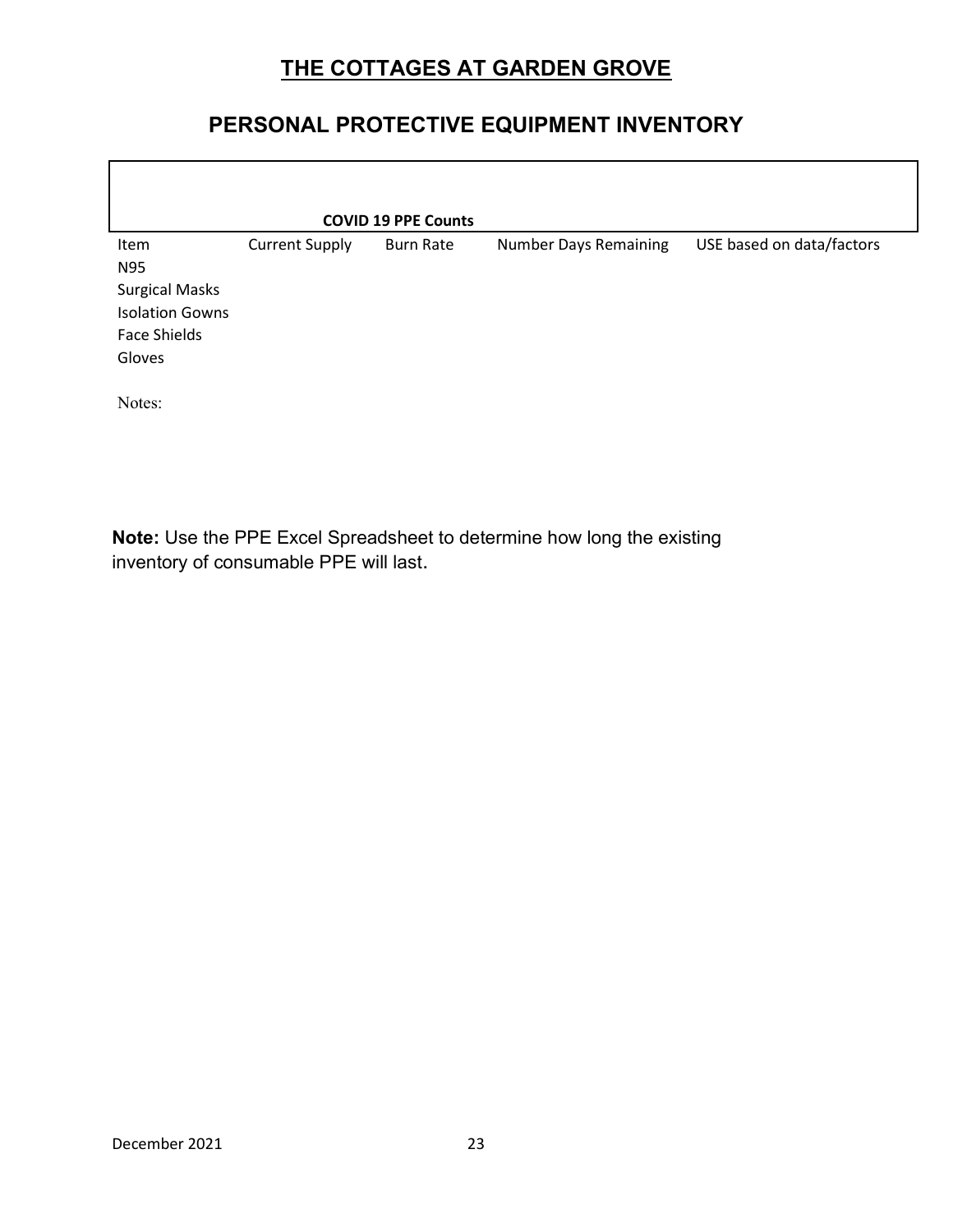## THE COTTAGES AT GARDEN GROVE SAMPLE

### CORONAVIRUS (COVID-19) SPECIFIC

### FACILITY SCREENING QUESTIONS

| Address Address Address Address Address Address Address Address Address Address Address Address Address Address Address Address Address Address Address Address Address Address Address Address Address Address Address Address |                                                                                                                           | First name ________________Last name ________________Date & time of visit________                                                                                                                                                                                                                                                                                                                                                                                                                                                                                                                                                                                                          |
|---------------------------------------------------------------------------------------------------------------------------------------------------------------------------------------------------------------------------------|---------------------------------------------------------------------------------------------------------------------------|--------------------------------------------------------------------------------------------------------------------------------------------------------------------------------------------------------------------------------------------------------------------------------------------------------------------------------------------------------------------------------------------------------------------------------------------------------------------------------------------------------------------------------------------------------------------------------------------------------------------------------------------------------------------------------------------|
|                                                                                                                                                                                                                                 |                                                                                                                           | Telephone number <b>Email</b> Email                                                                                                                                                                                                                                                                                                                                                                                                                                                                                                                                                                                                                                                        |
| No, chronic)<br>Fever > 100.4 F (38C) Chills                                                                                                                                                                                    | Headache ______ Diarrhea ______ Loss of taste/smell________<br>Close contact with a confirmed or suspected COVID-19 case? | In the past 14 days have you had any of these symptoms? If chronic (not new) please specify (Yes,<br>Muscle aches (myalgia) Runny nose (rhinorrhea) Sore throat<br>Cough______ Shortness of breath/difficulty breathing_______ Nausea or vomiting _____<br>In the past 14 days, have you had any of the following exposures (check all that apply):<br>___Have you had contact with a positive COVID-19 patient in the past 14 days?                                                                                                                                                                                                                                                       |
| Current temperature current control of the control of the control of the control of the control of the control o                                                                                                                |                                                                                                                           |                                                                                                                                                                                                                                                                                                                                                                                                                                                                                                                                                                                                                                                                                            |
|                                                                                                                                                                                                                                 |                                                                                                                           | By signing this document you are acknowledging the following guidelines for visitation-<br>You must wear a face mask/covering both the nose and mouth at all times while in a cottage. You<br>must maintain social distancing which includes maintaining a 6 feet distance from others in the<br>cottage. You must use the hand sanitizer located at the front entrance upon entering/exiting a<br>cottage. In the event that you need to use the bathroom, please inform a staff member who will escort<br>you, you must wash your hands before and after If these guidelines are not followed you will be<br>asked to leave the premises and your visitation privileges will be revoked. |
| Print name_________________________                                                                                                                                                                                             |                                                                                                                           |                                                                                                                                                                                                                                                                                                                                                                                                                                                                                                                                                                                                                                                                                            |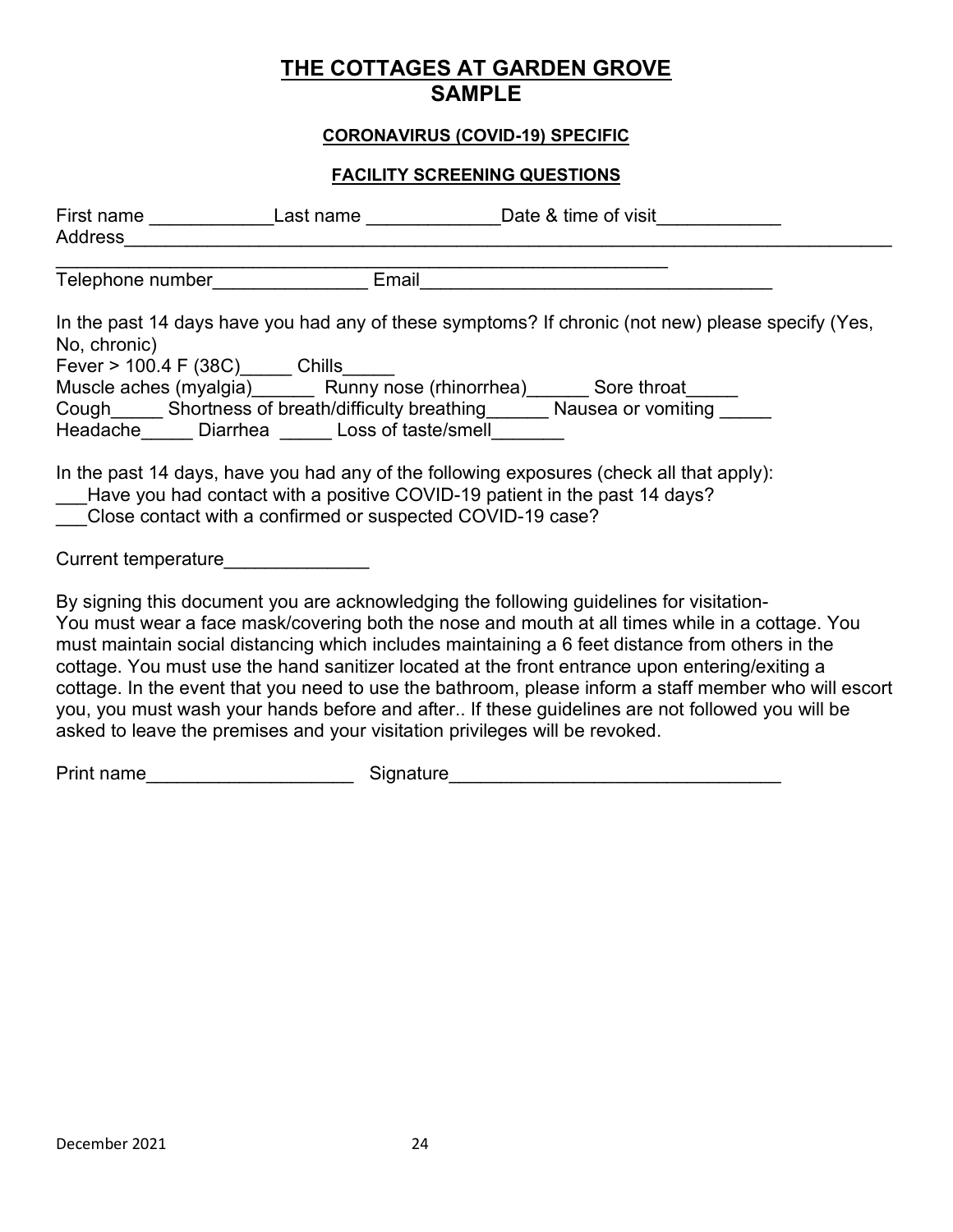# \*\*COVID Specific Example Letter for Residents and Family Members \*\*

To Our Residents and Family Members:

We know many of you are concerned about the spread of COVID-19 (the new coronavirus) and how it may impact us here at The Cottages at Garden Grove. Ensuring residents are cared for in a safe and healthy environment is our first priority. At this time, we don't have any cases in our facility. The Centers for Disease Control and Prevention (CDC) have recommended a variety of steps that we are implementing to help reduce the potential for the virus to enter our building. However, we need your help in battling COVID-19. Below are some examples of how you can help protect the residents, as well as prevent the spread throughout the community.

We understand that connecting with your loved ones is incredibly important, and there are a variety of ways you might consider communicating with them. These may include telephone, email, text, video chat or social media. If you believe a visit to facility is necessary, we request that you contact your family member's social worker.

Please make sure we have your most current, emergency contact information. We want to make sure we efficiently communicate with you should there be any new developments. Please reach out to your family member's social worker with your updated contact information.

Residents, please help prevent the spread of infection by exercising proper hand washing hygiene as well as coughing and sneezing etiquette. We offer hand washing and alcohol-based hand sanitizer stations throughout the building, which you are welcome to use. If you are experiencing a cough, fever, sore throat, runny nose, and/or shortness of breath, please let a staff member know immediately.

Our facility is following the recommendations of the CDC on prevention steps, including following strict handwashing procedures, and in many circumstances, wearing gowns and gloves when interacting with residents who present symptoms. We also are staying up to date with the CDC recommendations as they may continue to change. In addition, our facility is in close contact with the local and state health department, and we are following their guidance.

We will notify you if any residents or staff are diagnosed with COVID-19. Should you have any questions, please feel free to contact your family member's RN manager or social worker. Their telephone numbers are included on the Team Members Telephone Numbers List.

For additional information, please visit the CDC's coronavirus disease information page.

Sincerely,